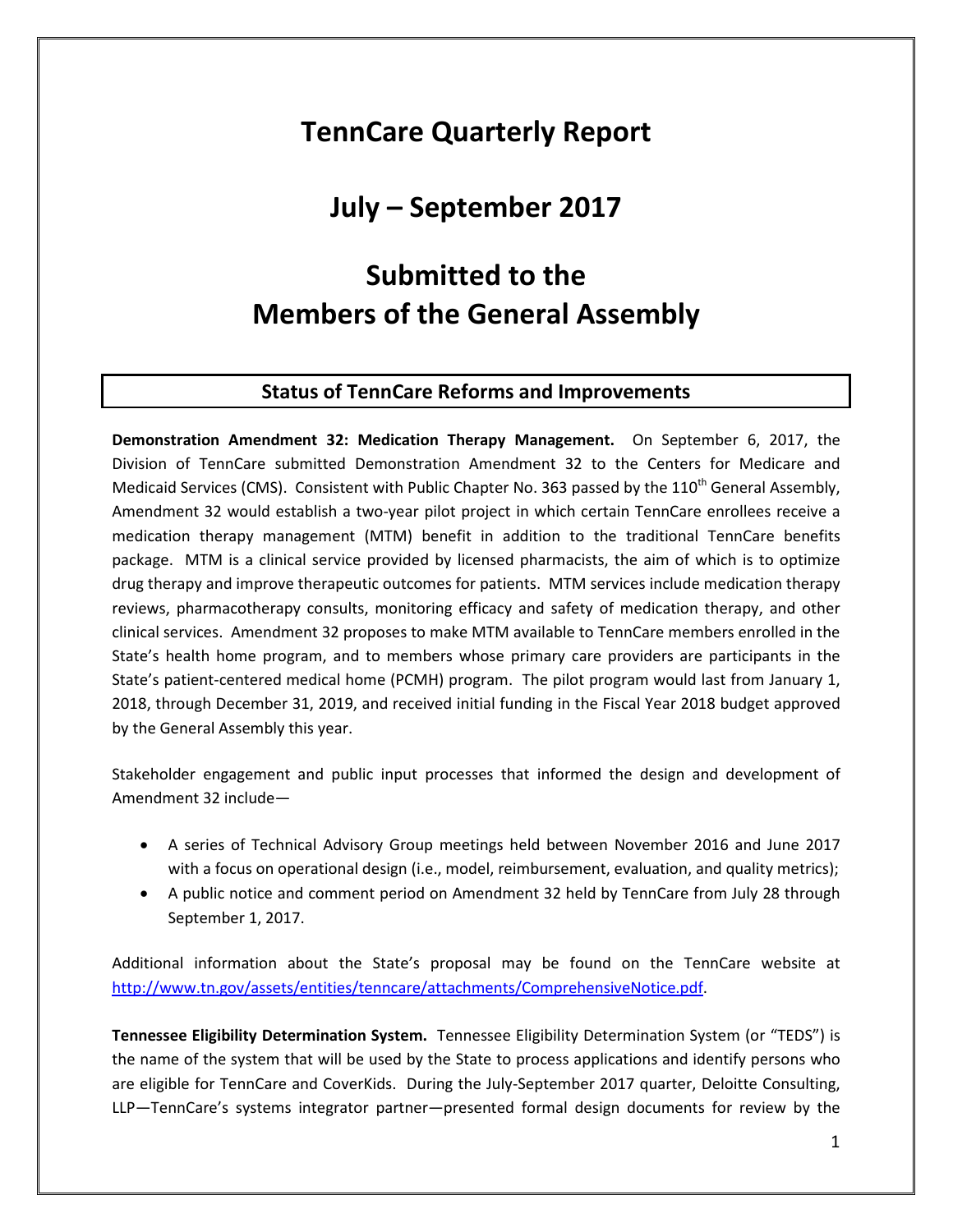State. TennCare approved these materials during the last week of August, and Deloitte subsequently began development of the system. The State's attention has now turned to—

- Finalizing test scripts, which will be used to verify that TEDS performs according to expectations;
- Organizational Change Management, which involves development of training materials and actual training of TennCare staff on use of TEDS; and
- Working on ancillary services, such as the Master Person Index and Access Identity Management.

Implementation of the TEDS system is planned for late 2018.

**Payment Reform**. Tennessee's Health Care Innovation Initiative is changing health care payment to reward providers for high-quality and efficient treatment of medical conditions, and to help in maintaining people's health over time.

One strategy being used to reform health care payment in Tennessee is Episodes of Care. Episodebased payment is applicable for most procedures, hospitalizations, acute outpatient care (e.g., broken bones), as well as some forms of treatment for chronic health conditions (e.g., cancer) and behavioral health conditions (e.g., ADHD). Episodes encompass care delivered by multiple providers in relation to a specific health care event. Each episode has a principal accountable provider (sometimes referred to as the "quarterback") who is in the best position to influence the cost and quality of the episode. Eighteen episodes covering orthopedics, hospitalist medicine, gynecological surgery, and general surgery are expected to be implemented in the spring of 2018.

Stakeholder input from Tennessee providers, payers, patients, and employers is central to the design of episodes of care and the other value-based payment strategies that are part of Tennessee's Health Care Innovation Initiative. The Initiative organizes Technical Advisory Groups (TAGs) composed of experts in the field to provide clinical feedback on each episode's design. Episode TAG meetings are held in the spring and fall.

The Episode Design Feedback Sessions are another opportunity for stakeholders to provide input on existing episodes of care. On May 16, 2017, 160 providers from across Tennessee convened to comment on aspects of the program that are working well, as well as on areas for improvement in the design of the first 20 Episodes of Care. The meetings were held simultaneously in six cities across Tennessee (Chattanooga, Jackson, Johnson City, Knoxville, Memphis, and Nashville) and were connected via videoconference to make it easier for providers across the state to participate.

Based on the feedback received, the State is making over 35 changes to the design of these Episodes of Care for calendar year 2018. These changes will first be reflected in reports released in August of 2018. Commercial and Medicare Advantage carriers may also choose to implement these changes, but there may be differences in the clinical design of commercial episodes.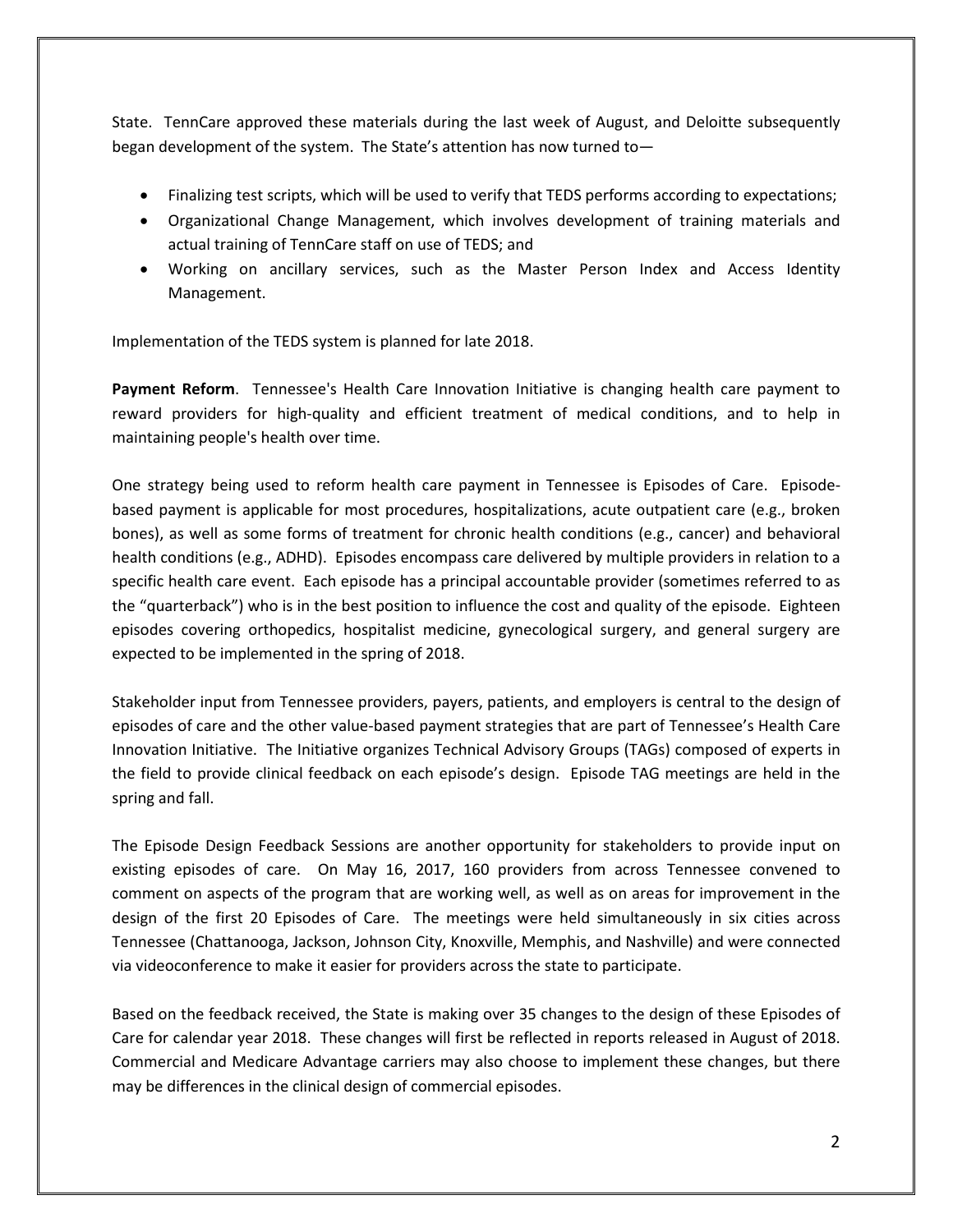Attached to this report is an appendix that contains the feedback from the Annual Feedback Sessions and the State's response to each comment.

**Employment and Community First CHOICES.** Designed and implemented in partnership with people with intellectual and developmental disabilities, their families, advocates, providers, and other stakeholders, Employment and Community First CHOICES is the first managed long-term services and supports program in the nation that is focused on promoting and supporting integrated, competitive employment and independent community living as the first and preferred option for people with intellectual and other types of developmental disabilities.

Data drawn from the first five quarters of the program's implementation indicate that Employment and Community First CHOICES is successfully enrolling eligible individuals. Participation in the program has increased to 1,891 individuals, a total representing 70 percent of program capacity for the first two years of operation (July 1, 2016, through June 30, 2018). In the July-September 2017 quarter alone, overall enrollment increased 36 percent, with more than 90 percent of new enrollees entering the program through one of the seven employment-related priority groups.

The success of Employment and Community First CHOICES is evident not solely in growing enrollment but also in employment gains for members. Over 17 percent of working-age enrollees already have competitive integrated employment after an average of only seven months of enrollment. This rate is 30 percent higher than the national average for individuals with intellectual and developmental disabilities, even though the average length of program enrollment in other states is typically much longer. Average wages for Employment and Community First CHOICES members are \$8.60 per hour, and the average number of hours worked per week exceeds 17. Furthermore, nearly 150 enrollees who thought they did not want to work completed an Exploration process (i.e., a service that helps individuals make an informed choice about working), and 86 percent of the enrollees subsequently chose to pursue employment.

Additional details about Employment and Community First CHOICES, including instructions for individuals interested in enrolling in the program, are available on the TennCare website at [http://www.tn.gov/tenncare/topic/employment-and-community-first-choices.](http://www.tn.gov/tenncare/topic/employment-and-community-first-choices)

**Incentives for Providers to Use Electronic Health Records.** The Electronic Health Records (EHR) Incentive Program is a partnership between federal and state governments that grew out of the Health Information Technology for Economic and Clinical Health (HITECH) Act of 2009. The purpose of the program is to provide financial incentives to Medicaid providers<sup>[1](#page-2-0)</sup> to replace outdated, often paper-

 $\overline{a}$ 

<span id="page-2-0"></span> $1$  CMS allows two types of providers to participate in the Medicaid EHR Incentive Program: medical professionals (medical and osteopathic physicians, nurse practitioners, certified nurse midwives, dentists, and physician assistants who meet certain criteria) and hospitals (acute care hospitals, critical access hospitals, and children's hospitals).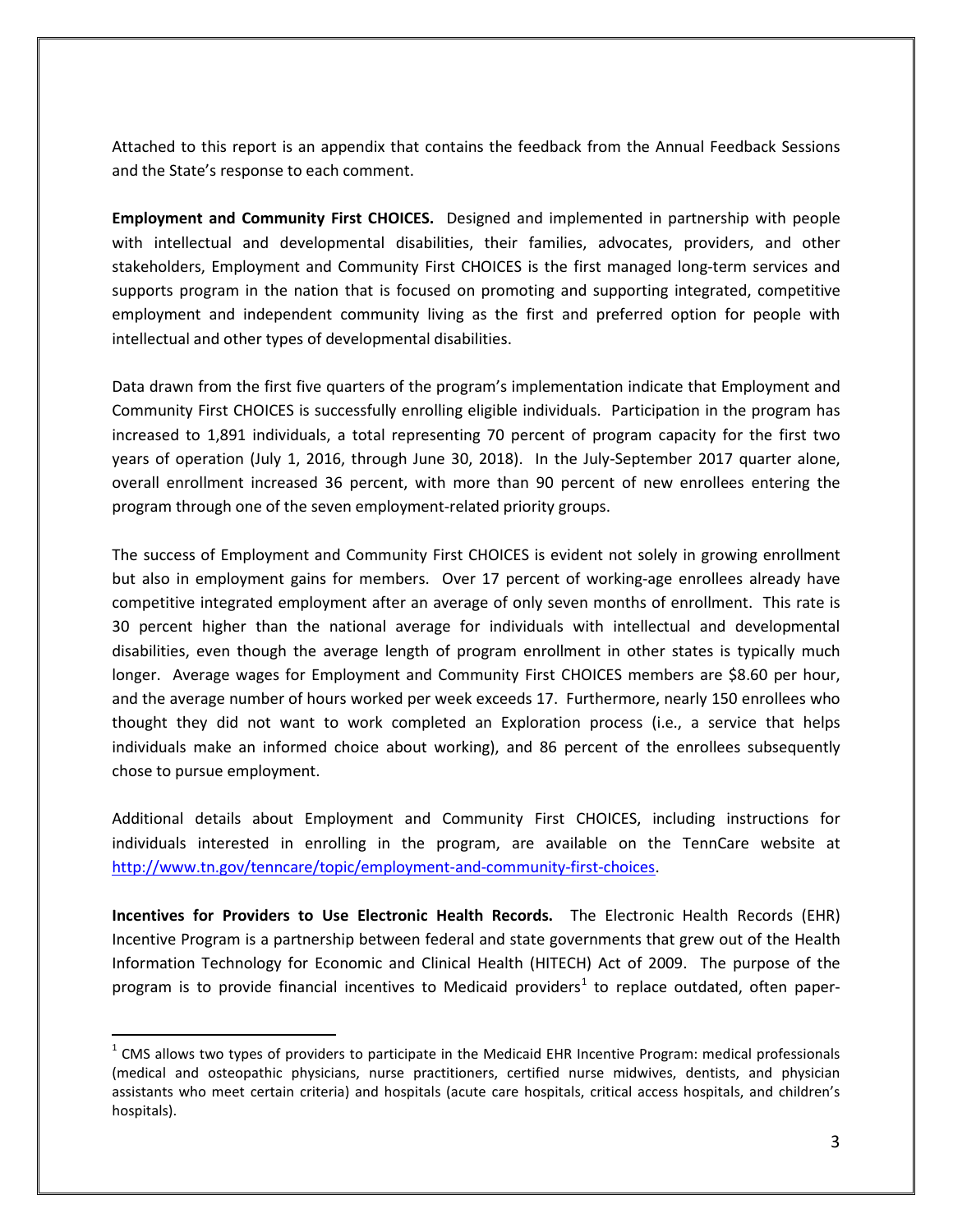based approaches to medical record-keeping with electronic systems that meet rigorous certification criteria and that can improve health care delivery and quality. The federal government provides 100 percent of the funding for the incentive payments and 90 percent of the funding for administrative costs.

Currently, Medicaid providers may qualify for the following types of payments:

- First-year payments (through the 2016 Program Year) to eligible hospitals or practitioners who had submitted an attestation by April 30, 2017, the deadline for enrollment and first-time submission, and who either
	- o Adopt, implement, or upgrade to certified EHR technology capable of meeting "meaningful use" in accordance with CMS standards, or
	- o Achieve meaningful use of certified EHR technology for a period of 90 consecutive days;
- Second-year payments to providers who have received first-year payments and who achieved meaningful use for a subsequent period of 90 consecutive days;
- Third-year, fourth-year, fifth-year, and sixth-year payments to providers who continue to demonstrate meaningful use of certified EHR technology.

Eligible practitioners who successfully attest may receive incentive payments in up to six program years. With CMS approval, TennCare chose to divide the full amount of incentive payments available to eligible hospitals among three program years. Eligible hospitals must continue to attest annually beyond the three years of payments in order to avoid Medicare payment adjustments.

EHR payments made by TennCare during the July-September 2017 quarter as compared with payments made throughout the life of the program appear in the table below:

| <b>Payment Type</b>  | <b>Number of Providers</b>     | <b>Quarterly Amount</b> | <b>Cumulative Amount</b>  |
|----------------------|--------------------------------|-------------------------|---------------------------|
|                      | <b>Paid During the Quarter</b> | Paid (Jul-Sept 2017)    | Paid to Date <sup>2</sup> |
| First-year payments  | 22 <sup>3</sup>                | \$446,250               | \$181,556,067             |
| Second-year payments | 106                            | \$892,501               | \$57,678,166              |
| Third-year payments  | 137                            | \$1,798,450             | \$32,301,505              |
| Fourth-year payments | 96                             | \$799,002               | \$5,383,344               |
| Fifth-year payments  | 100                            | \$847,167               | \$2,776,668               |
| Sixth-year payments  | 28                             | \$238,000               | \$824,500                 |

Technical assistance activities, outreach efforts, and other EHR-related projects conducted by TennCare staff during the quarter included the following:

 $\overline{a}$ 

<span id="page-3-0"></span> $2$  Audits performed during the July-September 2017 quarter identified past payments to eligible hospitals and an eligible practitioner to be recouped. The cumulative totals associated with first-year and second-year payments reflect these recoupments.

<span id="page-3-1"></span> $3$  Of the 22 providers receiving first-year payments in the July-September 2017 quarter, 8 earned their incentives by successfully attesting to meaningful use of EHR technology.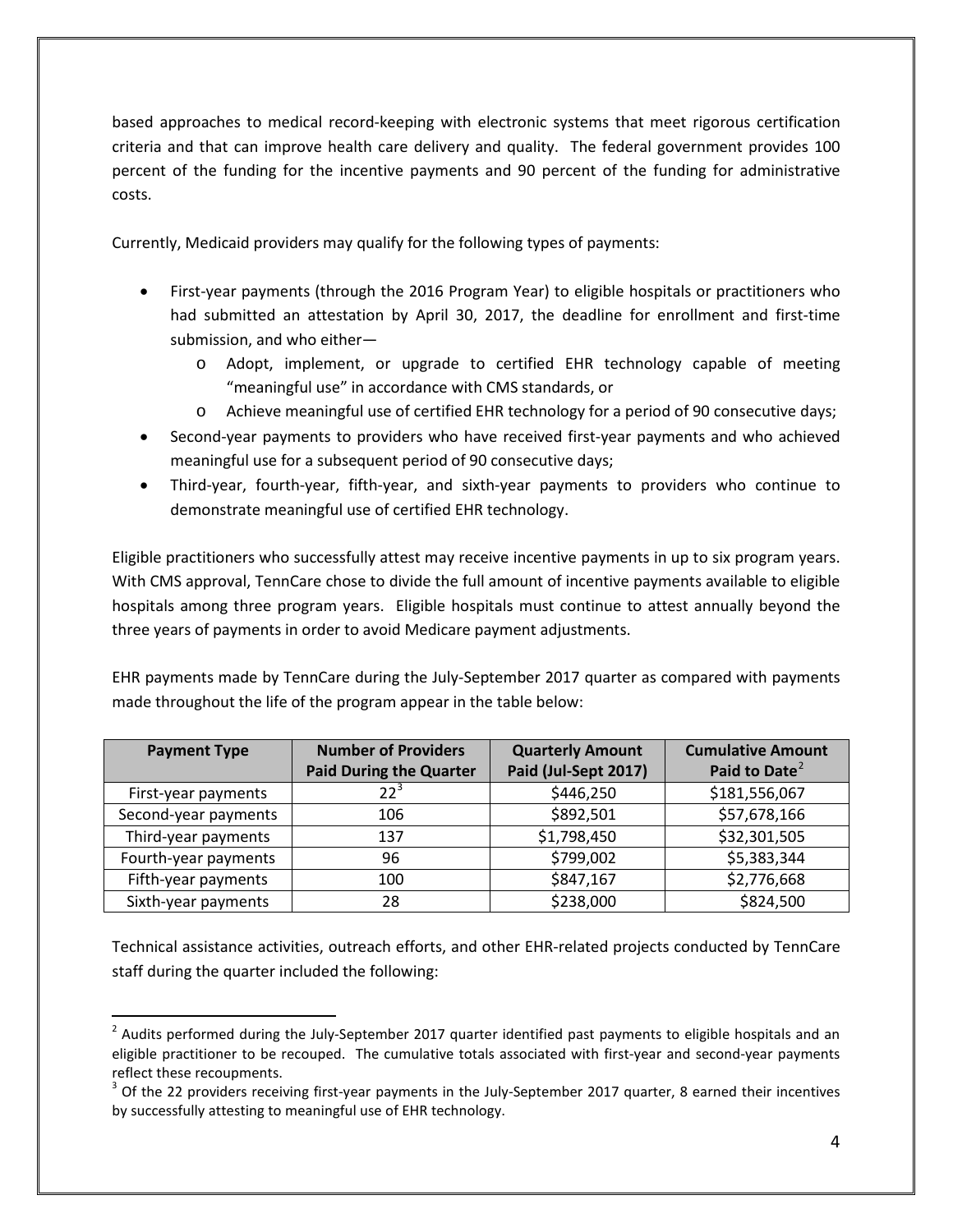- Completing more than 100 technical assistance calls, 35 of which related to Meaningful Use;
- Responding to over 300 emails received in the EHR Incentive mailbox, and to over 300 emails received in the EHR Meaningful Use mailbox;
- Attendance at the 2017 Medicaid HITECH Multi-Regional Conference in Philadelphia, Pennsylvania, in August 2017;
- Making a presentation at the TriMED Healthcare Education Summit in Nashville in September 2017;
- Participation throughout the quarter in several Southeast Regional Collaboration for HIT/HIE (SERCH) calls;
- Mailing of reminder notices to eligible professionals whose attestations were incomplete; and
- Newsletters and alerts distributed by TennCare's EHR ListServ.

Although enrollment of new providers concluded on April 30, 2017, TennCare's EHR Incentive Program team continues to work with a variety of provider organizations to maintain the momentum of the program. The focus of outreach efforts has shifted from new enrollments to providers who attested to EHR requirements only once or who have not attested in recent years. To advance this strategy, TennCare staff made preparations to attend a variety of events in the months ahead, including statewide meetings hosted by the Tennessee Medical Association; the 69<sup>th</sup> Annual Scientific Assembly of the Tennessee Academy of Family Physicians; and regional workshops hosted by United HealthCare.

**Pharmacy Benefits Manager Procurement.** Following a competitive bidding process in which multiple companies submitted proposals, TennCare named OptumRx the program's new Pharmacy Benefits Manager (PBM) on August 25, 2017. OptumRx is scheduled to replace Magellan Health Services, which has held the role since 2013. On September 1, 2017, Magellan Health Services protested the award of the contract to OptumRx. As of the end of the July-September 2017 quarter, the protest was ongoing, but a decision in the matter was expected by November 1, 2017.

If the protest is resolved in TennCare's favor, OptumRx will begin preparations this fall. Although OptumRx would not begin processing claims for TennCare until June 1, 2018, priorities during this period of transition would include the following:

- Establishing a pharmacy network;
- Building a claims processing system and loading it with enrollee information and with edits specific to TennCare's preferred drug list, prior authorization program, and clinical/quantity requirements;
- Creating a call center and a website to assist patients and providers; and
- Processing, invoicing, and collecting supplemental rebates.

OptumRx's experience in managing pharmacy benefits for millions of individuals, working with hundreds of health plans, and partnering with dozens of governmental entities is a positive indication of the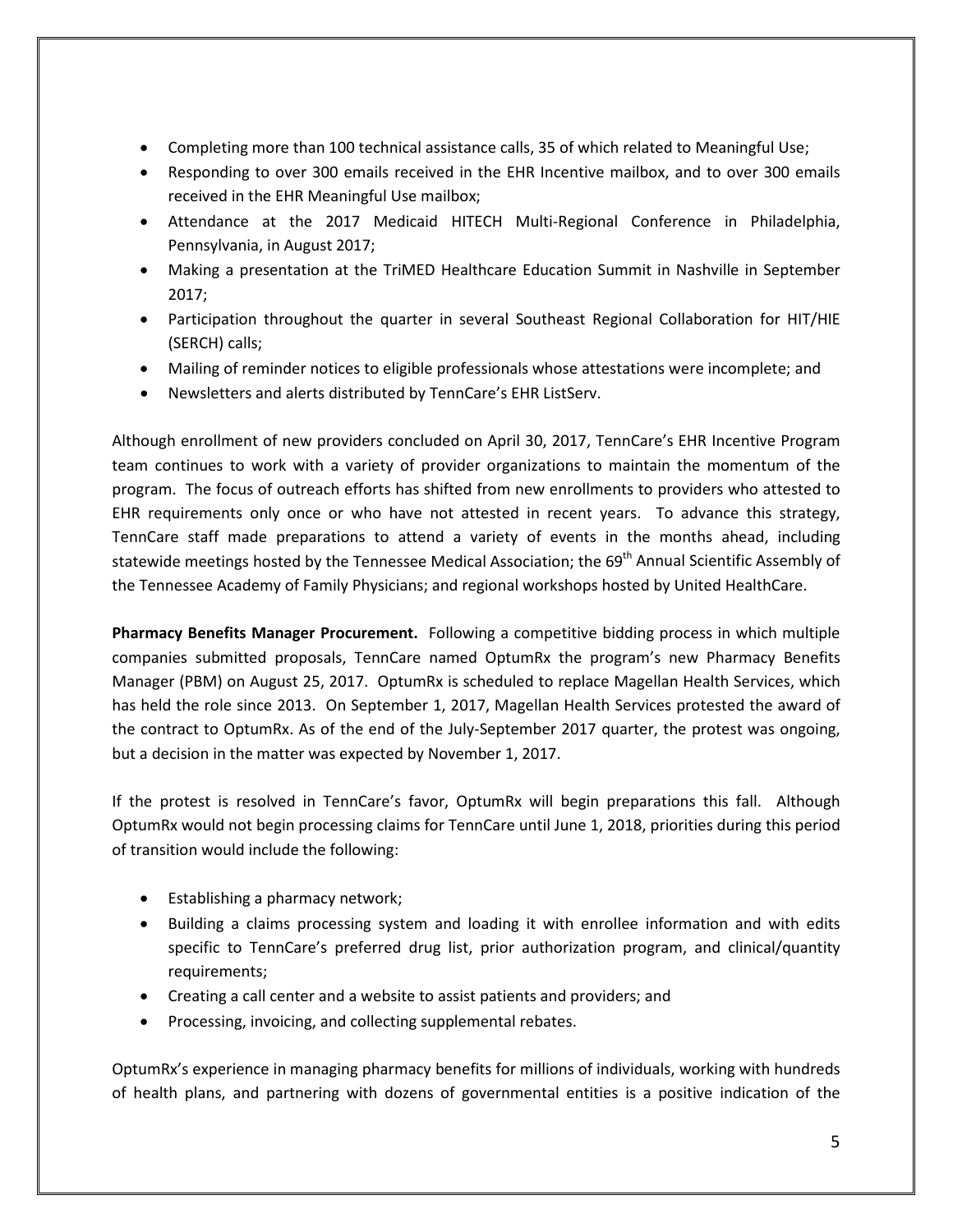company's ability to fulfill the requirements of TennCare's pharmacy program. TennCare's contract with OptumRx is scheduled to last through May 31, 2021, and contains an option for four one-year extensions.

**Essential Access Hospital (EAH) Payments.** The Division of TennCare continued to make EAH payments during the July-September 2017 quarter. EAH payments are made from a pool of \$100 million (\$34,395,000 in State dollars) appropriated by the General Assembly and funded by the hospital assessment fee.

The methodology for distributing these funds, as outlined in Special Term and Condition 53.a. of the TennCare Demonstration Agreement with CMS, specifically considers each hospital's relative contribution to providing services to TennCare members, while also acknowledging differences in payer mix and hospitals' relative ability to make up TennCare losses. Data from the Hospital Joint Annual Report is used to determine hospitals' eligibility for these payments. Eligibility is determined each quarter based on each hospital's participation in TennCare. In order to receive a payment for the quarter, a hospital must be a contracted provider with TennCare Select and at least one other Managed Care Organization (MCO), and it must have contracted with TennCare Select for the entire quarter that the payment represents. Excluded from the Essential Access Hospital payments are Critical Access Hospitals, which receive cost-based reimbursement from the TennCare program and, therefore, are not included, and the four State mental health institutes.

The Essential Access Hospital payments made during the first quarter of State Fiscal Year 2018 (for dates of service during the fourth quarter of State Fiscal Year 2017) are shown in the table below.

|                                                  |                          | <b>EAH First Quarter</b> |
|--------------------------------------------------|--------------------------|--------------------------|
| <b>Hospital Name</b>                             | County                   | <b>FY 2018</b>           |
| Vanderbilt University Hospital                   | Davidson County          | \$3,432,915              |
| <b>Regional One Health</b>                       | Shelby County            | \$3,169,454              |
| <b>Erlanger Medical Center</b>                   | <b>Hamilton County</b>   | \$2,588,947              |
| University of Tennessee Memorial Hospital        | <b>Knox County</b>       | \$1,542,189              |
| Johnson City Medical Center (with Woodridge)     | <b>Washington County</b> | \$1,201,426              |
| Parkridge Medical Center (with Parkridge Valley) | <b>Hamilton County</b>   | \$888,939                |
| LeBonheur Children's Medical Center              | <b>Shelby County</b>     | \$731,246                |
| Metro Nashville General Hospital                 | Davidson County          | \$565,069                |
| Jackson - Madison County General Hospital        | <b>Madison County</b>    | \$554,396                |
| East Tennessee Children's Hospital               | <b>Knox County</b>       | \$518,754                |
| <b>TriStar Centennial Medical Center</b>         | Davidson County          | \$468,191                |
| Methodist Healthcare - Memphis Hospitals         | Shelby County            | \$467,472                |
| Saint Jude Children's Research Hospital          | <b>Shelby County</b>     | \$438,580                |
| Methodist Healthcare - South                     | <b>Shelby County</b>     | \$391,029                |
| Parkridge East Hospital                          | <b>Hamilton County</b>   | \$366,501                |

#### **Essential Access Hospital Payments for the Quarter**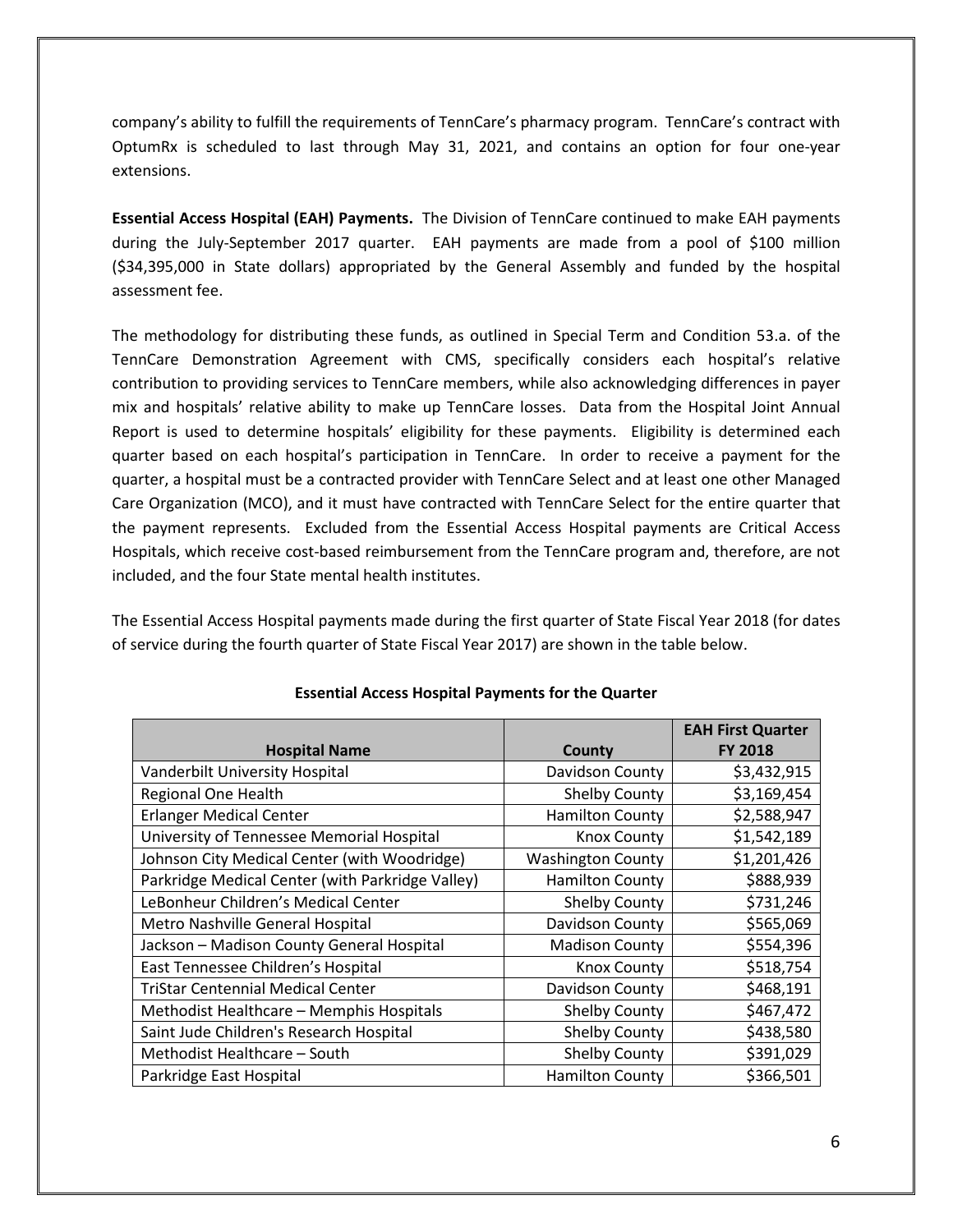|                                                                      |                          | <b>EAH First Quarter</b><br><b>FY 2018</b> |
|----------------------------------------------------------------------|--------------------------|--------------------------------------------|
| <b>Hospital Name</b><br>TriStar Skyline Medical Center (with Madison | County                   |                                            |
| Campus)                                                              | Davidson County          | \$330,238                                  |
| Parkwest Medical Center (with Peninsula)                             | <b>Knox County</b>       | \$313,712                                  |
| <b>Baptist Memorial Hospital - Memphis</b>                           | <b>Shelby County</b>     | \$288,813                                  |
| Methodist Healthcare - North                                         | <b>Shelby County</b>     | \$279,227                                  |
| University Medical Center (with McFarland)                           | <b>Wilson County</b>     | \$257,541                                  |
| Saint Francis Hospital                                               | <b>Shelby County</b>     | \$252,781                                  |
| Saint Thomas Rutherford Hospital                                     | <b>Rutherford County</b> | \$238,691                                  |
| <b>Lincoln Medical Center</b>                                        | <b>Lincoln County</b>    | \$234,738                                  |
|                                                                      |                          |                                            |
| <b>Baptist Memorial Hospital for Women</b>                           | <b>Shelby County</b>     | \$217,868                                  |
| Wellmont - Holston Valley Medical Center                             | <b>Sullivan County</b>   | \$213,281                                  |
| Fort Sanders Regional Medical Center                                 | <b>Knox County</b>       | \$211,885                                  |
| Saint Thomas Midtown Hospital                                        | Davidson County          | \$210,726                                  |
| Wellmont - Bristol Regional Medical Center                           | <b>Sullivan County</b>   | \$207,292                                  |
| Cookeville Regional Medical Center                                   | <b>Putnam County</b>     | \$206,384                                  |
| <b>Maury Regional Hospital</b>                                       | <b>Maury County</b>      | \$190,697                                  |
| Pathways of Tennessee                                                | <b>Madison County</b>    | \$183,584                                  |
| Tennova Healthcare - Newport Medical Center                          | Cocke County             | \$174,389                                  |
| Ridgeview Psychiatric Hospital and Center                            | <b>Anderson County</b>   | \$164,734                                  |
| <b>TriStar StoneCrest Medical Center</b>                             | <b>Rutherford County</b> | \$152,953                                  |
| Tennova Healthcare                                                   | <b>Knox County</b>       | \$151,419                                  |
| <b>Blount Memorial Hospital</b>                                      | <b>Blount County</b>     | \$147,676                                  |
| <b>TriStar Horizon Medical Center</b>                                | Dickson County           | \$128,624                                  |
| <b>TriStar Summit Medical Center</b>                                 | Davidson County          | \$127,178                                  |
| <b>Gateway Medical Center</b>                                        | Montgomery County        | \$126,323                                  |
| <b>TriStar Southern Hills Medical Center</b>                         | Davidson County          | \$125,949                                  |
| Sumner Regional Medical Center                                       | <b>Sumner County</b>     | \$124,465                                  |
| <b>Skyridge Medical Center</b>                                       | <b>Bradley County</b>    | \$119,741                                  |
| <b>Rolling Hills Hospital</b>                                        | <b>Williamson County</b> | \$119,729                                  |
| TriStar Hendersonville Medical Center                                | <b>Sumner County</b>     | \$113,303                                  |
| <b>Dyersburg Regional Medical Center</b>                             | <b>Dyer County</b>       | \$111,930                                  |
| NorthCrest Medical Center                                            | <b>Robertson County</b>  | \$108,170                                  |
| Morristown - Hamblen Healthcare System                               | Hamblen County           | \$105,478                                  |
| LeConte Medical Center                                               | Sevier County            | \$101,744                                  |
| Methodist Medical Center of Oak Ridge                                | Anderson County          | \$94,806                                   |
| Jellico Community Hospital                                           | Campbell County          | \$86,133                                   |
| Takoma Regional Hospital                                             | <b>Greene County</b>     | \$85,081                                   |
| Tennova Healthcare - Harton Regional Medical                         |                          |                                            |
| Center                                                               | Coffee County            | \$75,730                                   |
| Tennova Healthcare - LaFollette Medical Center                       | Campbell County          | \$68,412                                   |
| Indian Path Medical Center                                           | <b>Sullivan County</b>   | \$64,210                                   |
| <b>Sycamore Shoals Hospital</b>                                      | <b>Carter County</b>     | \$61,306                                   |
| Starr Regional Medical Center - Athens                               | <b>McMinn County</b>     | \$60,582                                   |
| Skyridge Medical Center - Westside                                   | <b>Bradley County</b>    | \$58,241                                   |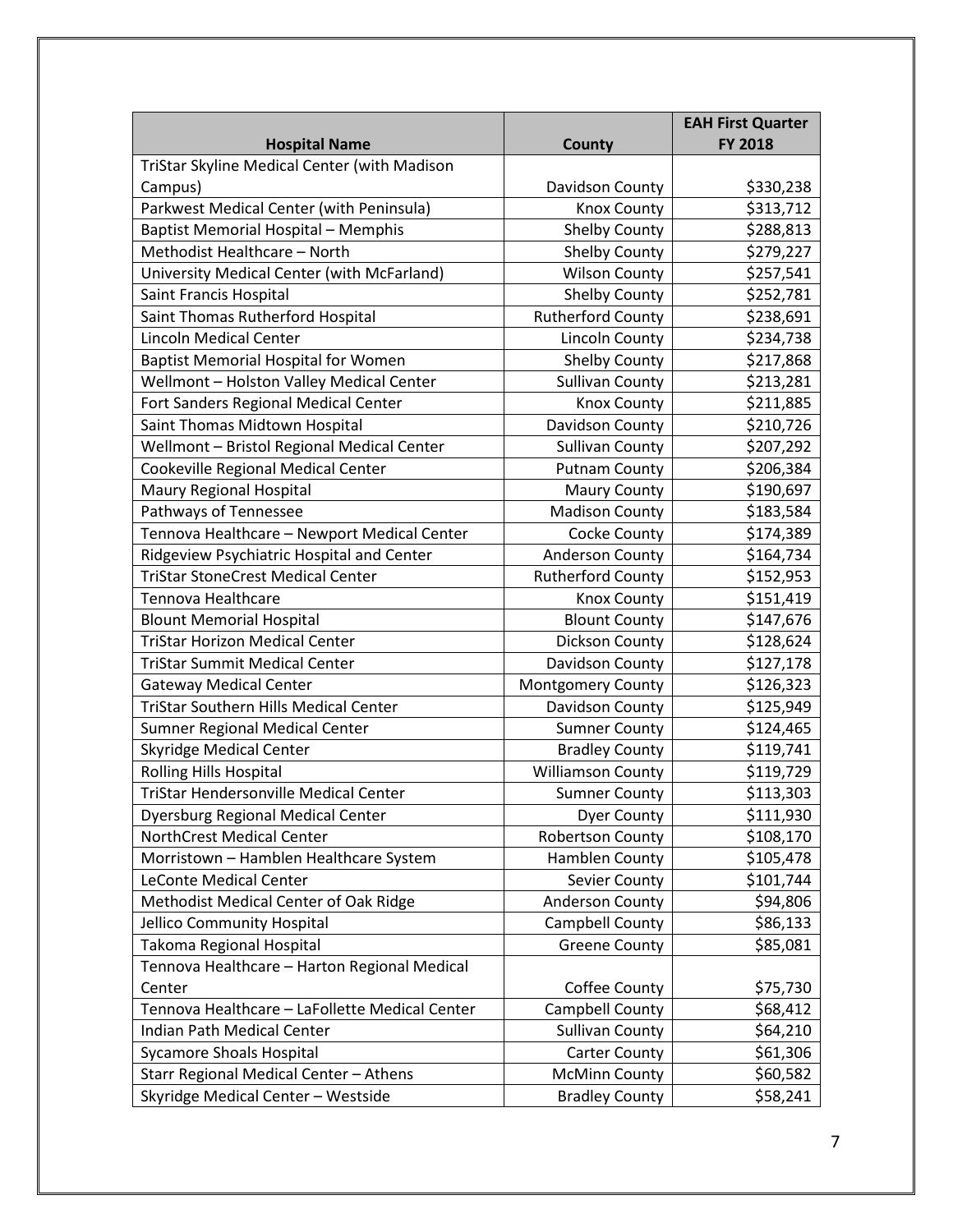|                                             |                         | <b>EAH First Quarter</b> |
|---------------------------------------------|-------------------------|--------------------------|
| <b>Hospital Name</b>                        | <b>County</b>           | <b>FY 2018</b>           |
| Grandview Medical Center - Jasper           | <b>Marion County</b>    | \$57,058                 |
| <b>Heritage Medical Center</b>              | <b>Bedford County</b>   | \$55,618                 |
| <b>Bolivar General Hospital</b>             | Hardeman County         | \$55,228                 |
| Regional Hospital of Jackson                | <b>Madison County</b>   | \$54,670                 |
| Southern Tennessee Regional Health System - |                         |                          |
| Winchester                                  | Franklin County         | \$54,216                 |
| <b>Henry County Medical Center</b>          | <b>Henry County</b>     | \$50,978                 |
| Baptist Memorial Hospital - Union City      | <b>Obion County</b>     | \$50,949                 |
| <b>Henderson County Community Hospital</b>  | <b>Henderson County</b> | \$49,708                 |
| Saint Thomas River Park Hospital            | <b>Warren County</b>    | \$48,651                 |
| <b>Hardin Medical Center</b>                | <b>Hardin County</b>    | \$46,989                 |
| <b>Roane Medical Center</b>                 | <b>Roane County</b>     | \$46,605                 |
| Lakeway Regional Hospital                   | <b>Hamblen County</b>   | \$46,057                 |
| Southern Tennessee Regional Health System - |                         |                          |
| Lawrenceburg                                | Lawrence County         | \$42,438                 |
| Hillside Hospital                           | <b>Giles County</b>     | \$36,653                 |
| <b>Claiborne County Hospital</b>            | <b>Claiborne County</b> | \$36,103                 |
| PremierCare Tennessee, Inc.                 | <b>Putnam County</b>    | \$31,953                 |
| McKenzie Regional Hospital                  | <b>Carroll County</b>   | \$31,394                 |
| Erlanger Health System - East Campus        | <b>Hamilton County</b>  | \$30,605                 |
| Saint Thomas DeKalb Hospital                | DeKalb County           | \$28,299                 |
| Jamestown Regional Medical Center           | <b>Fentress County</b>  | \$27,258                 |
| Saint Thomas Stones River Hospital          | Cannon County           | \$25,669                 |
| <b>Volunteer Community Hospital</b>         | <b>Weakley County</b>   | \$24,287                 |
| <b>Wayne Medical Center</b>                 | <b>Wayne County</b>     | \$20,338                 |
| United Regional Medical Center and Medical  |                         |                          |
| <b>Center of Manchester</b>                 | Coffee County           | \$16,973                 |
| Southern Tennessee Regional Health System - |                         |                          |
| Sewanee                                     | Franklin County         | \$10,431                 |
| <b>TOTAL</b>                                |                         | \$25,000,000             |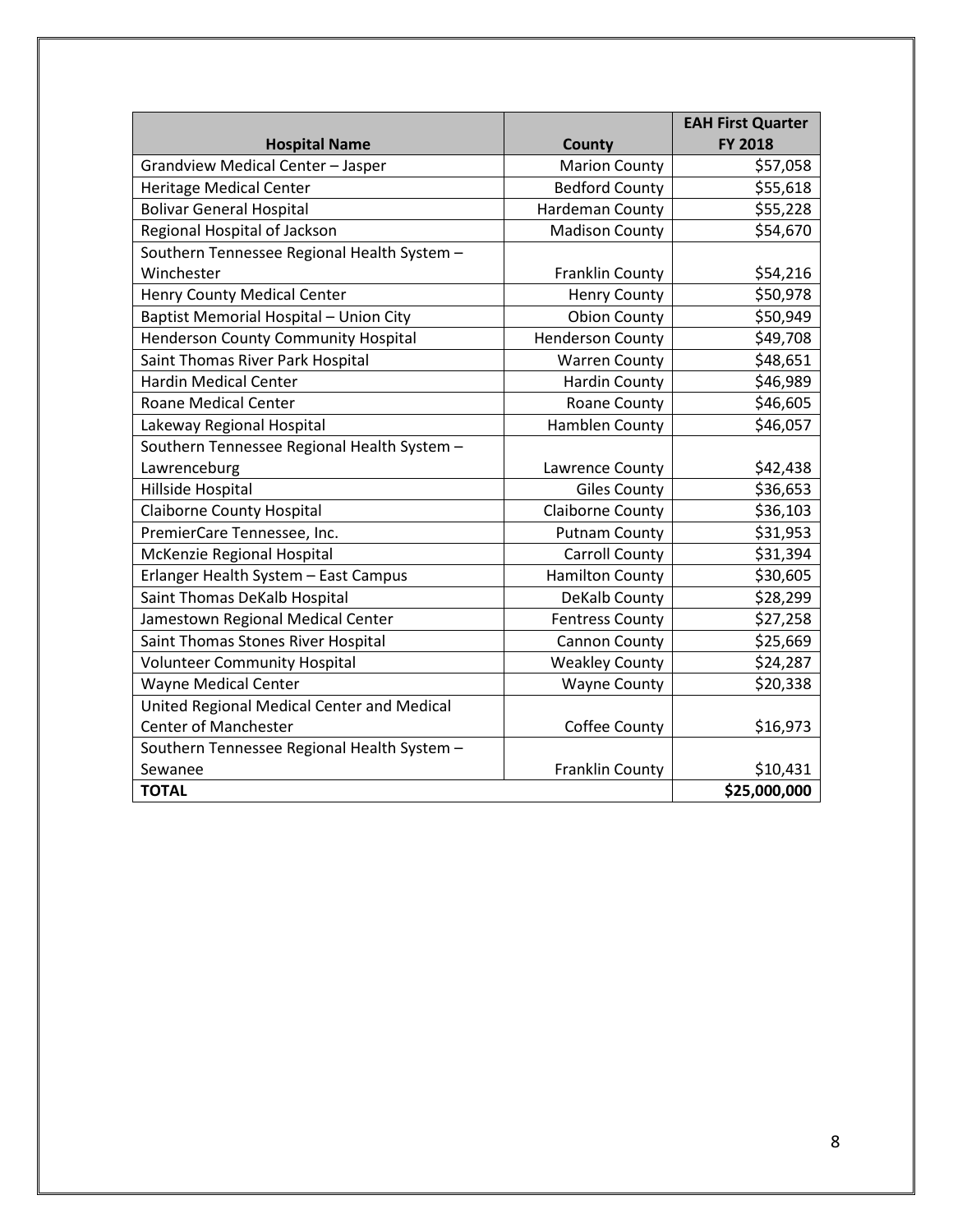#### **Number of Recipients on TennCare and Costs to the State**

During the month of September 2017, there were 1,419,700 Medicaid eligibles and 14,297 Demonstration eligibles enrolled in TennCare, for a total of 1,433,997 persons.

Estimates of TennCare spending for the first quarter of State Fiscal Year 2018 are summarized in the table below.

| <b>Spending Category</b> | First Quarter FY 2018* |
|--------------------------|------------------------|
| MCO services**           | \$1,442,218,900        |
| Dental services          | \$35,681,200           |
| Pharmacy services        | \$225,995,100          |
| Medicare "clawback"***   | \$37,657,000           |

*\*These figures are cash basis as of September 30 and are unaudited.*

*\*\*This figure includes Integrated Managed Care MCO expenditures.*

 $\overline{a}$ 

*\*\*\*The Medicare Part D clawback is money that states are required to pay to the federal government to help offset costs the federal government incurs by covering the prescription benefit for enrollees who have both Medicare and Medicaid.*

#### **Viability of Managed Care Contractors (MCCs) in the TennCare Program**

**Claims payment analysis.** TennCare's prompt pay requirements may be summarized as shown below.

| <b>Entity</b>      | <b>Standard</b>                                                      | <b>Authority</b>     |
|--------------------|----------------------------------------------------------------------|----------------------|
| <b>MCOs</b>        | 90% of clean claims for payment for services delivered to            | TennCare contract    |
| (services other    | TennCare enrollees are processed and, if appropriate, paid           | and in accordance    |
| than CHOICES       | within 30 calendar days of the receipt of such claims.               | with T.C.A. § 56-32- |
| and ECF            |                                                                      | 126(b)               |
| <b>CHOICES</b> )   | 99.5% of all provider claims are processed, and, if                  |                      |
|                    | appropriate, paid within 60 calendar days of receipt.                |                      |
| <b>MCOs</b>        | 90% of clean electronically submitted Nursing Facility and           | TennCare contract    |
| (CHOICES and       | applicable Home and Community Based Services claims <sup>4</sup> are |                      |
| <b>ECF CHOICES</b> | processed and paid within 14 calendar days of receipt.               |                      |
| services)          |                                                                      |                      |
|                    | 99.5% of clean electronically submitted Nursing Facility and         |                      |
|                    | applicable Home and Community Based Services claims <sup>5</sup> are |                      |
|                    | processed and paid within 21 calendar days of receipt.               |                      |

<span id="page-8-1"></span><span id="page-8-0"></span><sup>&</sup>lt;sup>4</sup> Excludes Personal Emergency Response Systems (PERS), assistive technology, minor home modifications, and pest control claims. Claims for delivery of these services are handled like general MCO claims.  $<sup>5</sup>$  Ibid.</sup>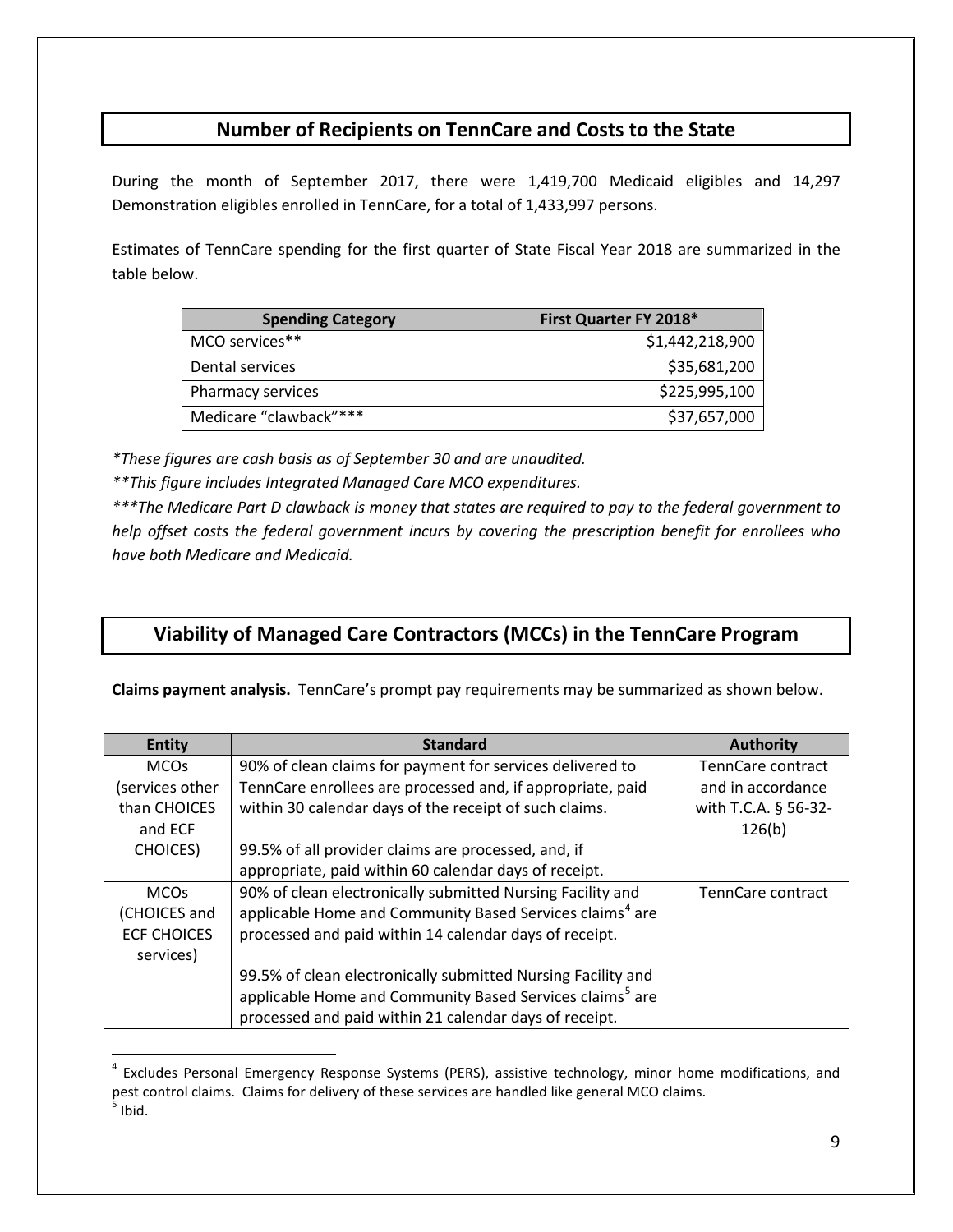| <b>Entity</b>          | <b>Standard</b>                                              | <b>Authority</b>               |
|------------------------|--------------------------------------------------------------|--------------------------------|
| <b>Dental Benefits</b> | 90% of clean claims for payment for services delivered to    | TennCare contract              |
| Manager                | TennCare enrollees are processed, and, if appropriate, paid  | and in accordance              |
| (DBM)                  | within 30 calendar days of the receipt of such claims.       | with T.C.A. § 56-32-<br>126(b) |
|                        | 99.5% of all provider claims are processed, and, if          |                                |
|                        | appropriate, paid within 60 calendar days of receipt.        |                                |
| Pharmacy               | 100% of all clean claims submitted by pharmacy providers are | TennCare contract              |
| <b>Benefits</b>        | paid within 10 calendar days of receipt.                     |                                |
| Manager (PBM)          |                                                              |                                |

The MCOs, the DBM, and the PBM are required to submit monthly claims data files of all TennCare claims processed to the Tennessee Department of Commerce and Insurance (TDCI) for verification of statutory and contractual prompt pay compliance. The plans are required to separate their claims data by claims processor (e.g., MCO, vision benefits manager, etc.). Furthermore, the MCOs are required to identify separately non-emergency transportation (NEMT) claims in the data files. Finally, the MCOs are required to submit separate claims data files representing a subset of electronically submitted Nursing Facility and applicable Home and Community Based Services claims for CHOICES and ECF CHOICES enrollees. TDCI then performs an analysis and reports the results of the prompt pay analyses by NEMT and CHOICES and ECF CHOICES claim types, by claims processor, and by total claims processed for the month.

If an MCO does not comply with the prompt pay requirements based on the total claims processed in a month, TDCI has the statutory authority to levy an administrative penalty of \$10,000 for each month of non-compliance after the first instance of non-compliance was reported to the plan. The Division of TennCare may also assess liquidated damages pursuant to the terms of the TennCare Contract. If the DBM and PBM do not meet their contractual prompt pay requirements, only TennCare may assess applicable liquidated damages against these entities.

**Net worth and company action level requirements.** According to Tennessee's "Health Maintenance Organization Act of 1986" statute (T.C.A. § 56-32-101 *et seq.*), the minimum net worth requirement for each TennCare MCO is calculated based on premium revenue reported on the National Association of Insurance Commissioners (NAIC) Annual Financial Statement for the most recent calendar year, as well as any TennCare payments made to the MCO that are not reported as premium revenue.

During the July-September 2017 quarter, the MCOs submitted their NAIC Second Quarter 2017 Financial Statements. As of June 30, 2017, TennCare MCOs reported net worth as indicated in the table below.<sup>[6](#page-9-0)</sup>

| <b>MCO</b>           | <b>Net Worth</b> | Reported         | Excess/       |
|----------------------|------------------|------------------|---------------|
|                      | Requirement      | <b>Net Worth</b> | (Deficiency)  |
| Amerigroup Tennessee | \$33,420,759     | \$190,479,457    | \$157,058,698 |

<span id="page-9-0"></span> $6$  The "Net Worth Requirement" and "Reported Net Worth" figures in the table are based on the MCOs' companywide operations, not merely their TennCare operations.  $\overline{a}$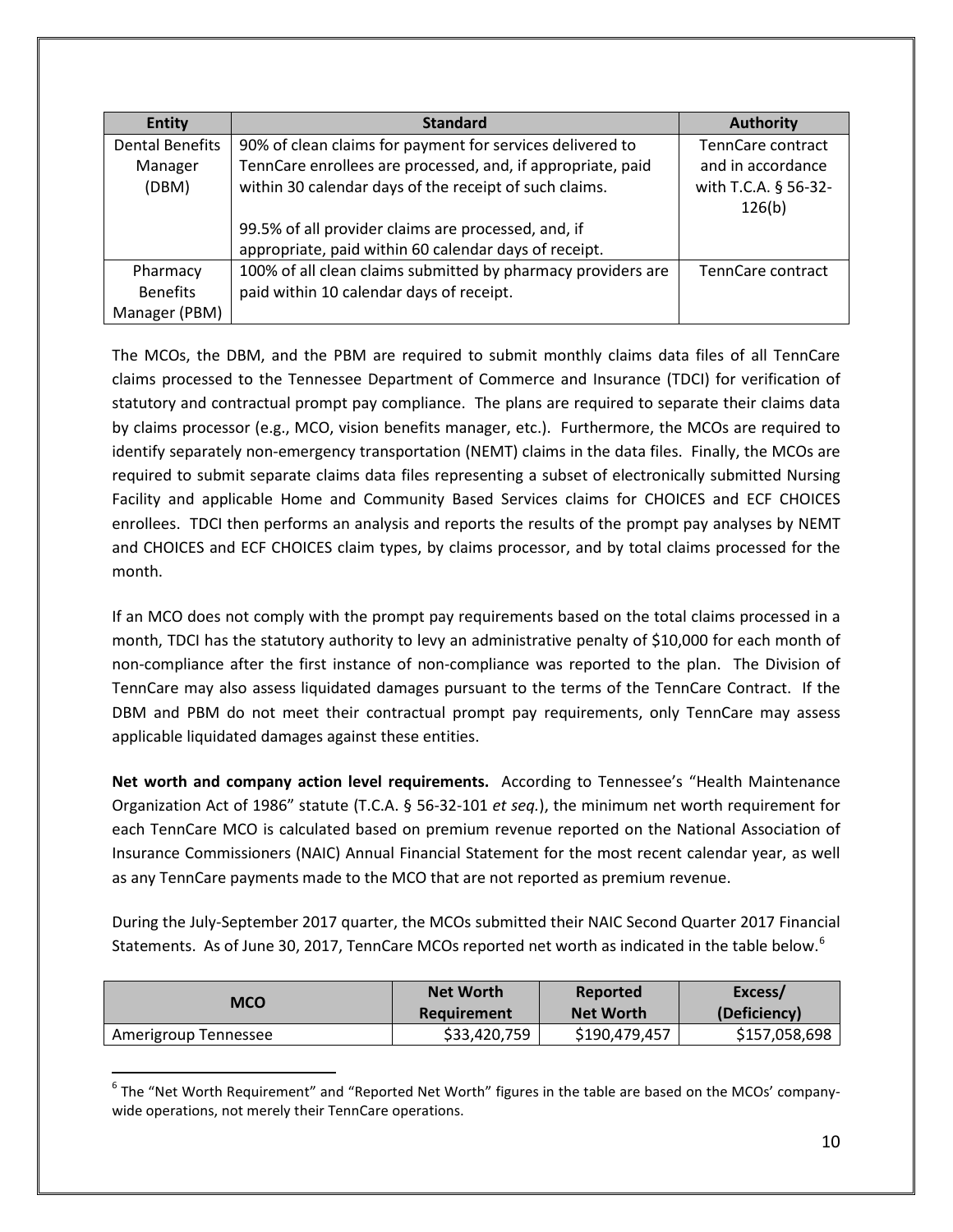| <b>MCO</b>                                                                           | <b>Net Worth</b><br><b>Requirement</b> | Reported<br><b>Net Worth</b> | Excess/<br>(Deficiency) |
|--------------------------------------------------------------------------------------|----------------------------------------|------------------------------|-------------------------|
| UnitedHealthcare Plan of the River<br>(UnitedHealthcare Community<br>Valley<br>Plan) | \$57,158,856                           | \$414,834,966                | \$357,676,110           |
| Volunteer State Health Plan (BlueCare<br>& TennCare Select)                          | \$46,879,872                           | \$431,219,175                | \$384,339,303           |

During the July-September 2017 quarter, the MCOs were also required to comply with Tennessee's "Risk-Based Capital for Health Organizations" statute (T.C.A. § 56-46-201 *et seq.*). Risk-based capital (RBC) involves a method of calculating the minimum amount of capital necessary for a health entity to support its overall business operations depending on its size and risk profile. A health entity with a higher amount of risk is required to hold a higher amount of capital. The RBC statute gives TDCI the authority and mandate to use preventive and corrective measures that vary depending on the amount of capital deficiency indicated by the RBC calculations. A "Company Action Level" deficiency (defined at T.C.A. § 56-46-203(a)) would require the submission of a plan to correct the entity's capital deficiency.

The following table compares the MCOs' net worth to the Company Action Level requirements as of June 30, 2017:

| <b>MCO</b>                            | <b>Company Action</b> | Reported         | Excess/       |
|---------------------------------------|-----------------------|------------------|---------------|
|                                       | Level                 | <b>Net Worth</b> | (Deficiency)  |
| Amerigroup Tennessee                  | \$122,877,816         | \$190,479,457    | \$67,601,641  |
| UnitedHealthcare Plan of the River    | \$205,480,268         | \$414,834,966    | \$209,354,698 |
| Valley (UnitedHealthcare Community    |                       |                  |               |
| Plan)                                 |                       |                  |               |
| Volunteer State Health Plan (BlueCare | \$148,059,416         | \$431,219,175    | \$283,159,759 |
| & TennCare Select)                    |                       |                  |               |

All TennCare MCOs met their minimum net worth requirements and Company Action Level requirements as of June 30, 2017.

#### **Success of Fraud Detection and Prevention**

The mission of the Tennessee Office of Inspector General (OIG) is to identify, investigate, prosecute, and arrest persons who commit fraud or abuse against the TennCare program and to recoup money owed to the State of Tennessee.The OIG receives case information from a variety of sources, including local law enforcement, the Division of TennCare, Health Related Boards (HRB), the Department of Human Services (DHS), other State agencies, health care providers, MCCs, and the general public via the OIG website, fax, written correspondence, and phone calls to the OIG hotline. Cases adjudicated during a particular fiscal year may have no relationship to dates of arrest during the same year. Selected statistics for the first quarter of Fiscal Year 2018 are as follows: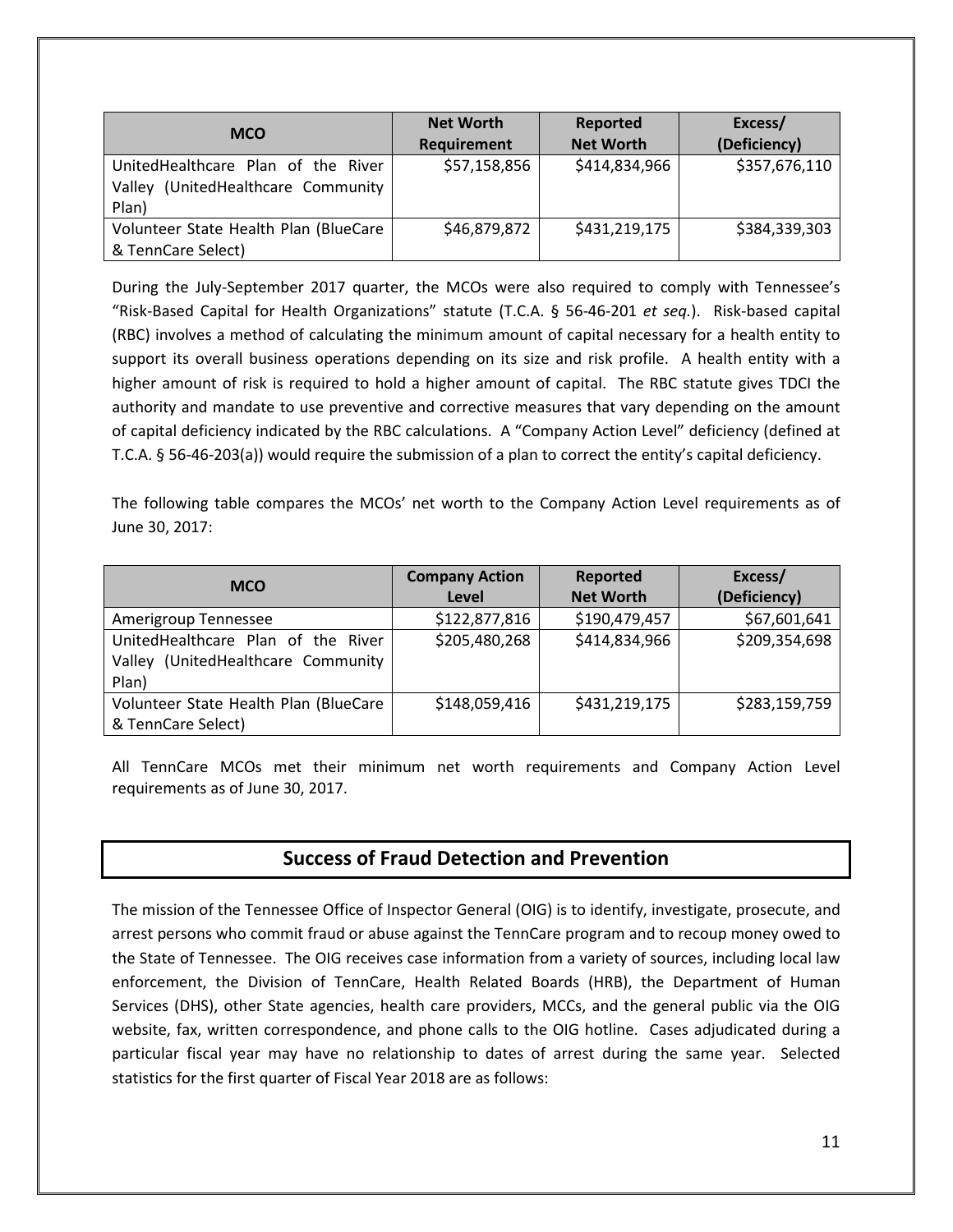| <b>Fraud and Abuse Complaints</b>                            | <b>First Quarter FY 2018</b> |
|--------------------------------------------------------------|------------------------------|
| <b>Fraud Allegations</b>                                     | 986                          |
| Abuse Allegations*                                           | 669                          |
| <b>Arrest/Conviction/Judicial Diversion</b><br><b>Totals</b> | <b>First Quarter FY 2018</b> |
| Arrests                                                      | 37                           |
| Convictions                                                  | 25                           |
| <b>Judicial Diversions</b>                                   | 11                           |

*\* Abuse cases may be referred to the appropriate Managed Care Contractor (MCC), the Division of TennCare, or DHS for further review/action.*

| <b>Criminal Court Fines and Costs Imposed</b>  | <b>First Quarter FY 2018</b> |
|------------------------------------------------|------------------------------|
| Court Costs & Taxes                            | \$7,567                      |
| Fines                                          | \$12,600                     |
| Drug Funds/Forfeitures                         | \$448                        |
| <b>Criminal Restitution Ordered</b>            | \$191,990                    |
| Criminal Restitution Received <sup>7</sup>     | \$19,819                     |
| <b>Civil Restitution/Civil Court Judgments</b> | <b>First Quarter FY 2018</b> |
| Civil Restitution Ordered <sup>8</sup>         | S0                           |
| Civil Restitution Received <sup>9</sup>        | \$5,897                      |

| <b>Recommendations for Review</b>               | <b>First Quarter FY 2018</b> |
|-------------------------------------------------|------------------------------|
| Recommended TennCare Terminations <sup>10</sup> | 107                          |
| Potential Savings <sup>11</sup>                 | \$391.234                    |

#### **Statewide Communication**

In an effort to stay connected with local law enforcement and achieve the OIG's mission, Special Agents continue to meet in person with sheriffs and police chiefs throughout the state. These meetings further collaborative relationships and aid the mutual goal of stopping TennCare fraud and prescription drug diversion.

 $\overline{a}$ 

<span id="page-11-0"></span> $<sup>7</sup>$  Restitution may have been ordered in a fiscal year other than the one in which payment was actually received.</sup>

<span id="page-11-1"></span> $8$  This total reflects dollars identified for recoupment by the OIG in such non-criminal contexts as civil cases,

administrative hearings, and voluntary reimbursements to TennCare.<br><sup>9</sup> Restitution may have been agreed to in a fiscal year other than the one in which payment was actually received.

<span id="page-11-3"></span><span id="page-11-2"></span> $10$  Recommendations that enrollees' TennCare coverage should be terminated are sent to the Division of TennCare for review and determination of appropriate action. These recommendations are based on information received and reviewed by the OIG. TennCare determines whether these referrals meet the criteria for termination. Reviews of these recommendations must factor in some limitations, such as the inability to disenroll individuals in certain federally protected categories.

<span id="page-11-4"></span> $11$  Potential savings are determined by multiplying the number of enrollees whose coverage would be terminated, assuming all of the State's criteria for termination are met, by the average annual cost per enrollee for MCO, pharmacy, and dental services (currently estimated by TennCare to be \$3,656.39).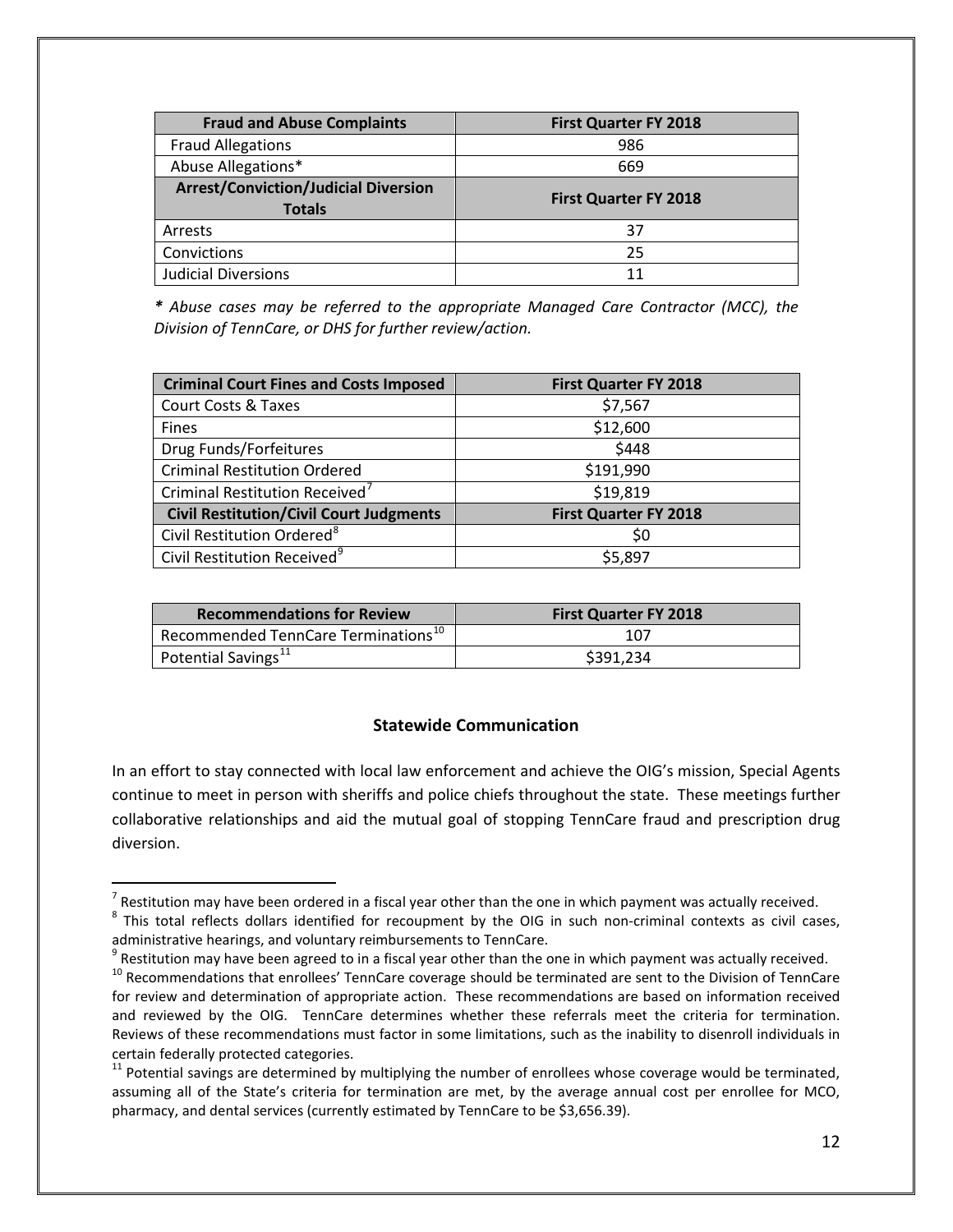## **Appendix**

# **Episodes of Care Design Feedback Memorandum**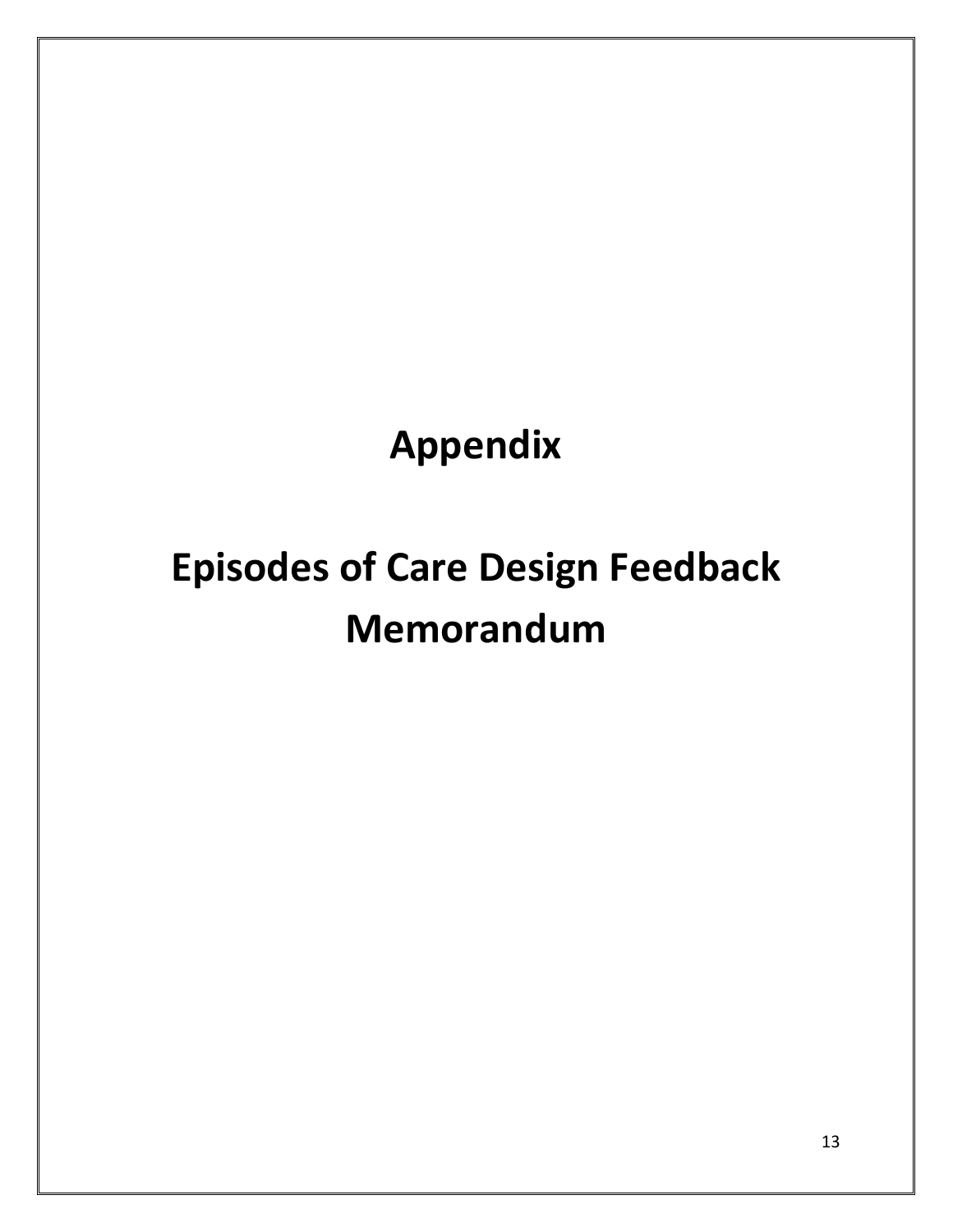

### **2018 MEMO**

**Subject: Update on the Tennessee Health Care Innovation Initiative**

The following memo discusses the recommendations and corresponding improvements made to the Episodes of Care program in Tennessee for the 2018 performance period.

We greatly appreciate the feedback we have received from stakeholders over the past year, and especially those stakeholders who attended the Episodes Design Feedback Session meetings held on May 16, 2017. The meetings were an opportunity for members of the public from across Tennessee to comment on what is working well and areas for improvement in the design of the first 20 Episodes of Care. The meetings were held simultaneously in six cities across Tennessee (Chattanooga, Jackson, Johnson City, Knoxville, Memphis, and Nashville) and connected via videoconference to make it easier for the public to participate. Members of the public were also able to submit their feedback by email.

Based on the feedback received, we are making over 35 changes to the design of these Episodes of Care for calendar year 2018. These changes will first be reflected in reports released in August of 2018. Commercial and Medicare Advantage carriers may also choose to implement these changes, but there may be differences in the clinical design of commercial episodes.

Stakeholder input from Tennessee providers, payers, patients, and employers has shaped the design of Episodes of Care and the other value-based payment strategies that make up Tennessee's Health Care Innovation Initiative. The Initiative has held over a thousand meetings with stakeholders to date and continues to regularly seek stakeholder input. In the Episodes of Care strategy, the design of each episode is informed by a Technical Advisory Group (TAG) composed of expert clinicians representing a diversity of relevant specialties, provider types, and urban and rural practices from across Tennessee.

The State received over one hundred pieces of feedback and worked diligently to address all recommendations. The feedback is organized by episode in alphabetical order. Each episode can contain two sections: 1) Feedback Accepted and 2) Feedback Not Accepted. Recommendations within the "Feedback Accepted" section refer to feedback that will be incorporated and reflected in the 2018 Detailed Business Requirements (DBRs) and Configuration Files. Please note that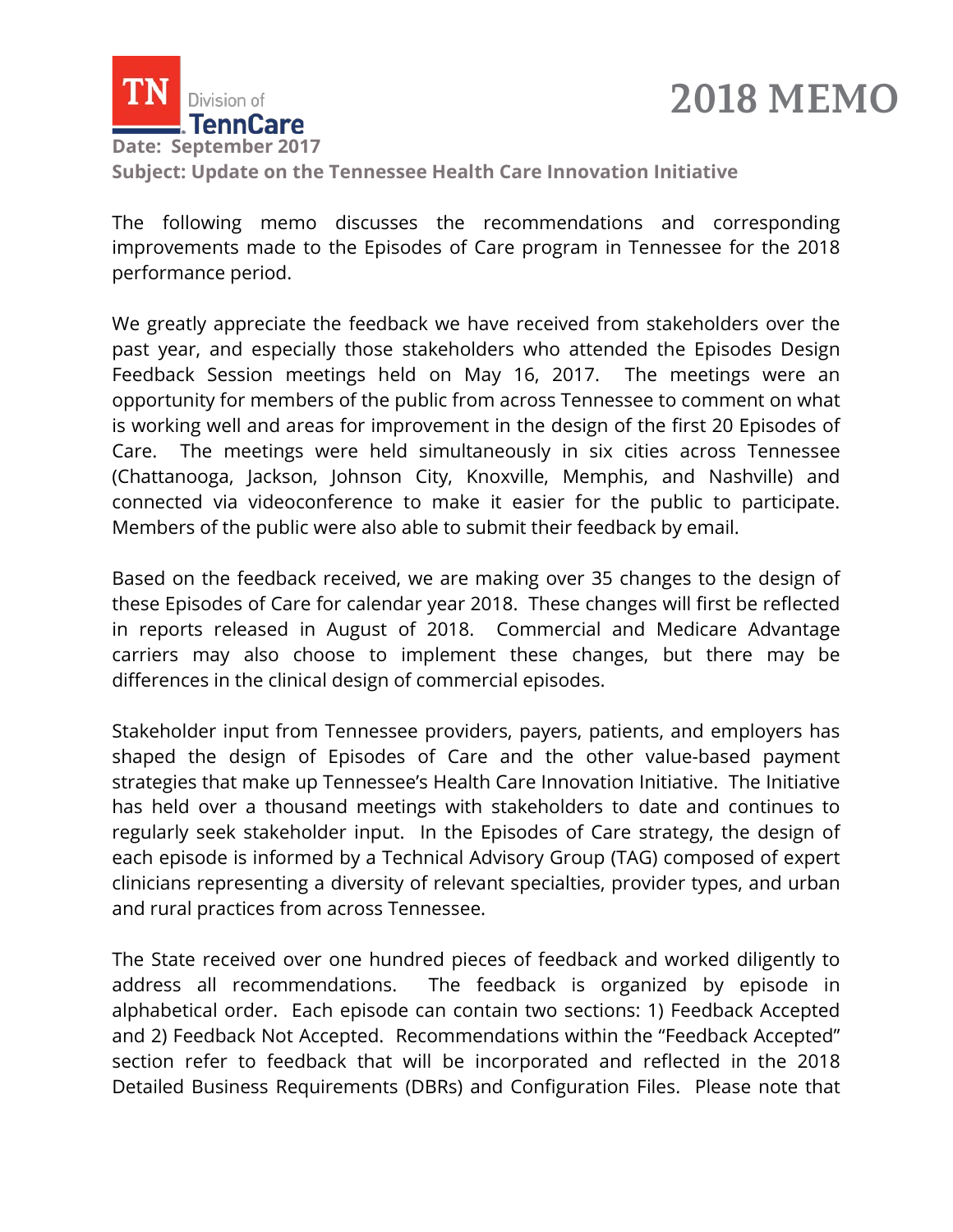



some feedback may be accepted with modifications. Additionally, "Feedback Not Accepted" reflects feedback that was either not accepted as a change or will not be ready for implementation for the 2018 performance period.

For more information about Episodes of Care in Tennessee in general, go to [http://tn.gov/tenncare/section/health-care-innovation.](http://tn.gov/tenncare/section/health-care-innovation)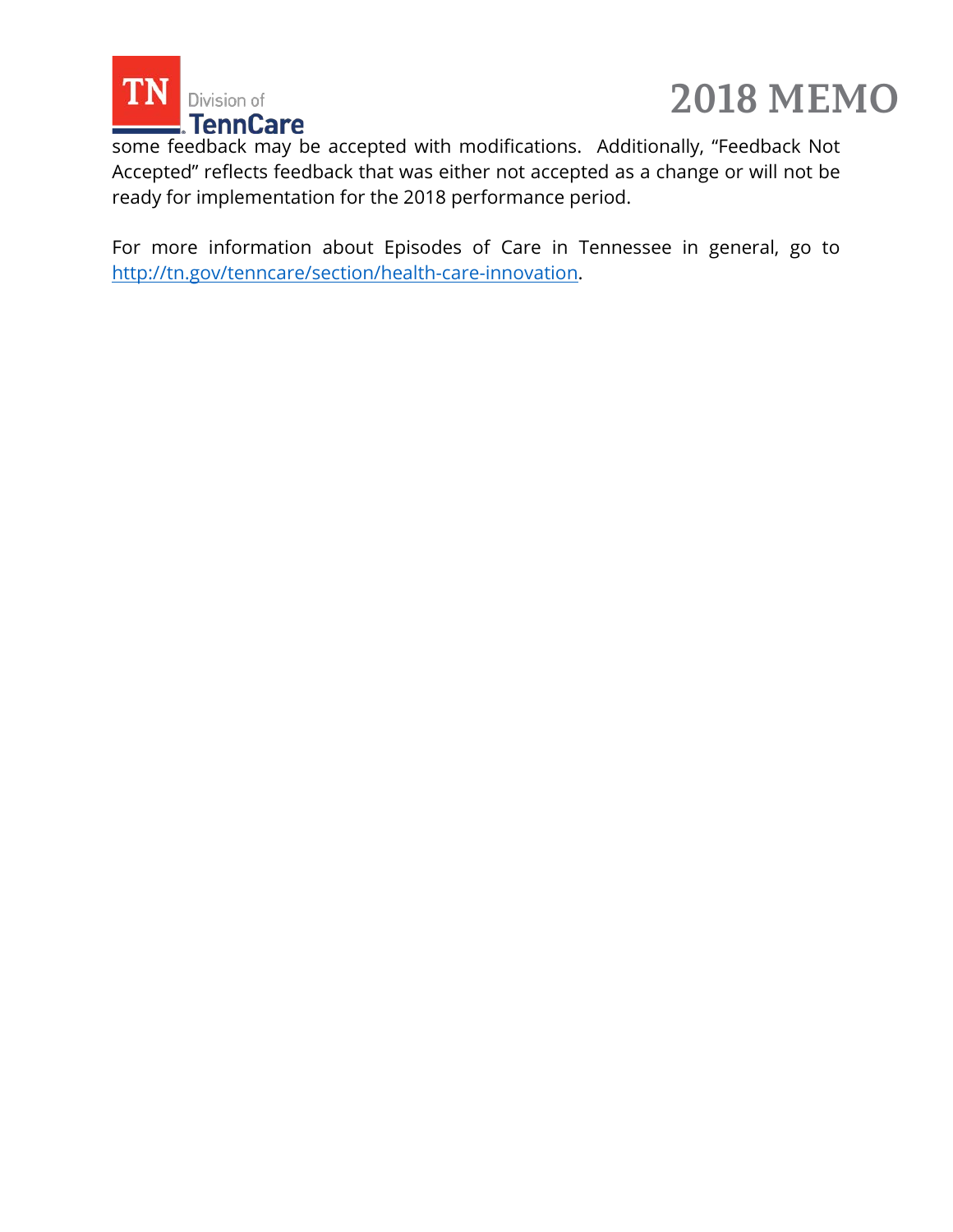



#### *Feedback Accepted*

 $\overline{\phantom{a}}$ 

Comment: Protect the Quarterback from paying high penalties by revising the Stoploss policy.

Response: The Stop-loss policy is in place to protect providers and provider groups<sup>[1](#page-15-0)</sup> from paying back more than they are reimbursed by creating a high-cost cap to penalties. While this policy currently exists, the State is changing the rule from "A quarterback's penalty cannot exceed 100% the amount paid to the quarterback for all valid episodes in the performance period" to "A quarterback's penalty cannot exceed *25%* the amount paid to the quarterback for all valid episodes in the performance period." This means if a provider group is reimbursed \$1,000 for all valid episodes, the provider group is only at risk to pay a maximum \$250 penalty.

Comment: Quarterbacks should not have patients in more than one episode at a time.

Response: Throughout the Feedback Session, multiple comments were made regarding two or more episodes running concurrently for the same patient. For example, we had recommendations to exclude one of the two episodes for the following situations: cholecystectomy and appendectomy, cholecystectomy and esophagogastroduodenoscopy (EGD), colonoscopy and EGD, perinatal and skin and soft tissue infection, and attention deficit and hyperactivity disorder (ADHD) and oppositional defiant disorder (ODD). We have made some of these changes as suggested; please see the relevant episode for more information. In addition, we are working to create a general approach to multiple episodes running concurrently that will be effective for the 2018 performance period.

Comment: Exclude health departments that are Federally Qualified Health Clinics (FQHCs).

Response: An episode will be excluded if a trigger diagnosis occurs in a Federally Qualified Health Clinic (FQHC). Exclusions for FQHCs are based on Place of Service and Billing type. If coding is correct, all FQHCs will not be included in the Episodes of Care program.

<span id="page-15-0"></span> $1$  Throughout the memorandum, references to "providers" can be substituted with individual providers, provider groups, or facilities. The provider, provider group, or facility Quarterbacks are identified by the Tax ID or Contracting ID.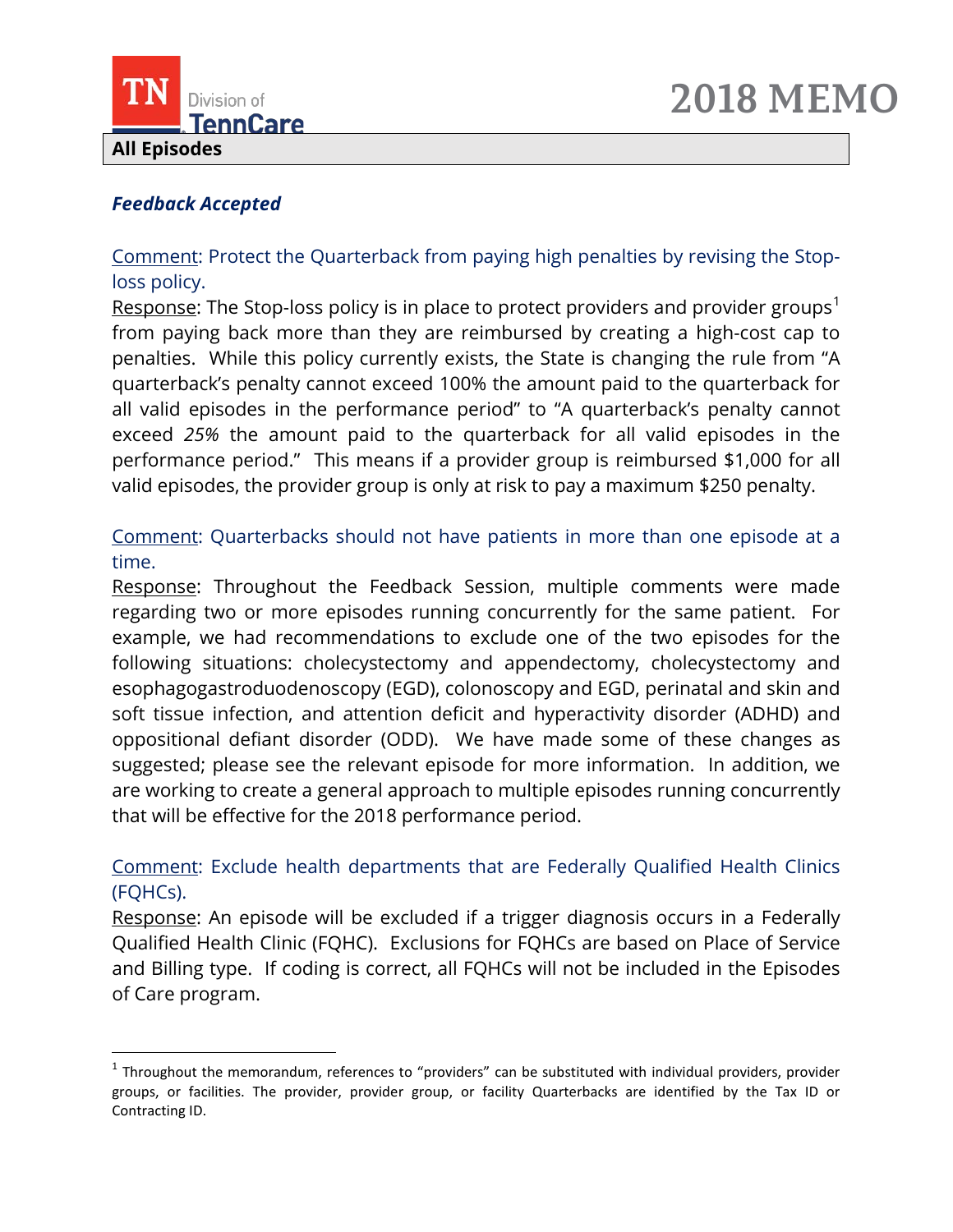

## **2018 MEMO**

#### Comment: Only include specific medications in all episodes.

Response: Some stakeholders were concerned that unrelated medications are being included in the cost of episodes. The Detailed Business Requirements (DBRs) for all episodes define what medications to include based on type of medication and time of fill. For example, inpatient episodes include all medications during the triggering visit or hospitalization, which is appropriate because the medications are part of the treatment that the patient is receiving. Outpatient episodes, on the contrary, include only specific medications as defined in the configuration file. Section 2.3.4 of the DBR for each episode documents the types of medications included in the pre-trigger, trigger, and post-trigger window. These distinctions are generally based on feedback from the Technical Advisory Group (TAG). It is important to note that all medications prescribed for that patient that match the DBR rules will be included in spend regardless of the provider that prescribed the medications.

In addition to general concern about included medications, the State received feedback about inclusion of specific types of medications. We have made changes based on some of these recommendations, which are included in the specific episode section.

#### *Feedback Not Accepted*

#### Comment: Create a low-volume exclusion for all episodes.

Response: It was recommended that Quarterbacks with a low volume of episodes should not be held financially accountable under the Episode of Care model. The State believes that providers should be held accountable for all care under the Episode of Care model.

However, if a provider or provider group has a penalty at the end of the year and feels that they have special circumstances, such as only a few valid episodes or believes that one of more of their episodes cannot be fairly compared to others and contributed to the penalty, then that provider or provider group can ask the respective TennCare Managed Care Organization (MCO) for reconsideration for the penalty. On a case-by-case basis, the MCOs can review the situation and decide whether there is a reason not to collect the penalty.

Please also note, beginning in 2016 performance period, providers or provider groups with risk sharing payment of less than \$100 are not penalized. All providers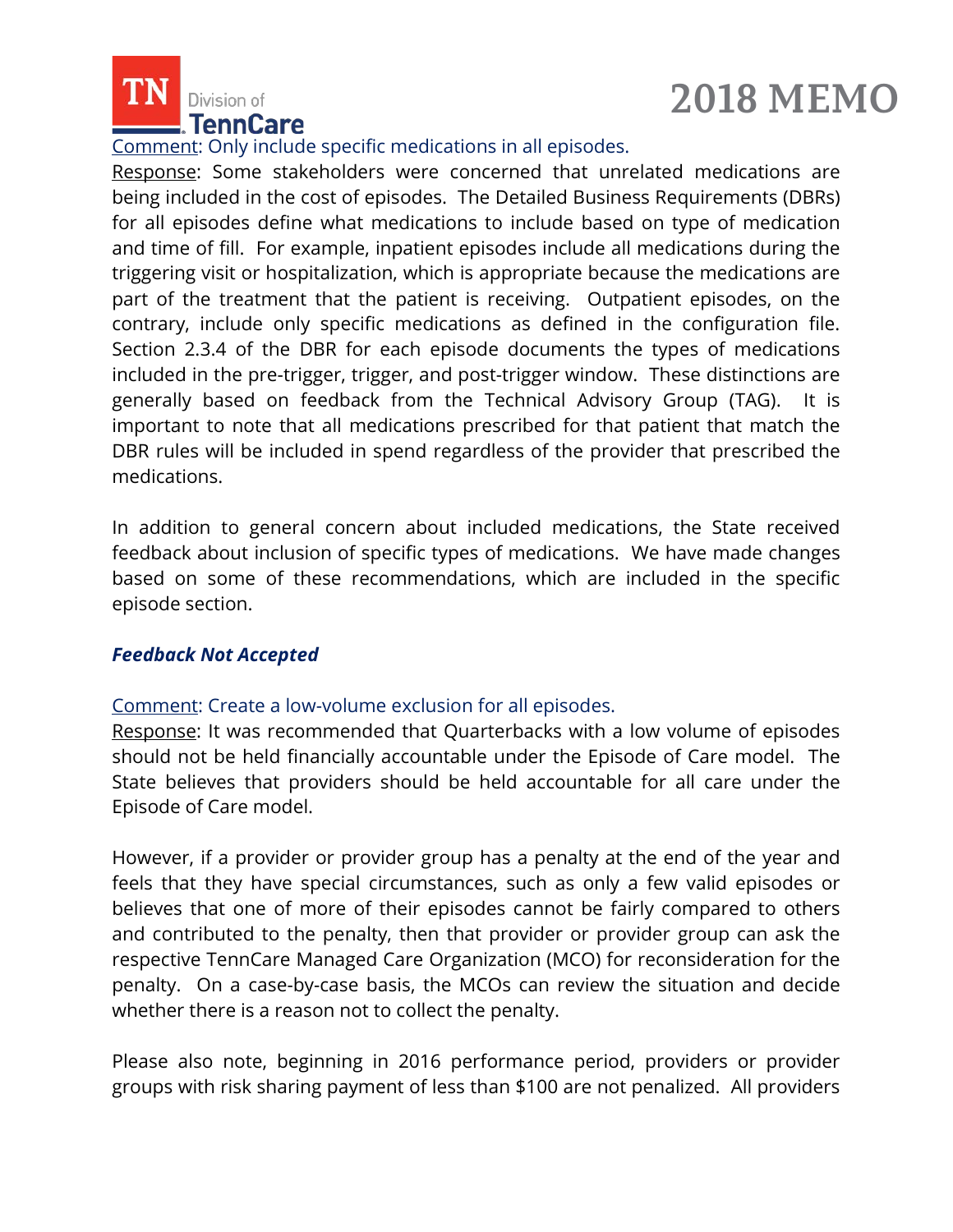



/ provider groups will continue to receive reports, but only those providers / provider groups with a final risk sharing payment in excess of \$100 will be required to make a shared risk payment back to the MCO. Providers / provider groups with a shared savings reward of any amount will continue to receive the reward payment.

Comment: Display greater level of detail on the specific diagnosis codes that comprise a patient's risk score.

Response: In Tennessee, carriers are sharing more information about their risk adjustment model for episodes than is available for many other risk adjustment models in use elsewhere. Providers can go to carriers' websites and see how variation in episode cost due to a patients' demographic information (such as age and sex) and comorbidities are accounted for in the model. This information includes a list of the demographic categories and comorbidities and the factor by which the cost will be adjusted. Here is how to view that information:

- **Amerigroup:** <https://providers.amerigroup.com/pages/tn-2012.aspx> [Under the "Tennessee Episodes of Care" tab].
- **BlueCross BlueShield of Tennessee:** [https://bluecare.bcbst.com/forms/Provider%20Information/Risk\\_Factors\\_and\\_Weigh](https://bluecare.bcbst.com/forms/Provider%20Information/Risk_Factors_and_Weights.pdf) [ts.pdf](https://bluecare.bcbst.com/forms/Provider%20Information/Risk_Factors_and_Weights.pdf)
- **United Healthcare:** [http://www.uhccommunityplan.com/health](http://www.uhccommunityplan.com/health-professionals/tn/Episodes-of-Care-PCMH-TN-Health-Link.html)[professionals/tn/Episodes-of-Care-PCMH-TN-Health-Link.html](http://www.uhccommunityplan.com/health-professionals/tn/Episodes-of-Care-PCMH-TN-Health-Link.html)
- **Cigna:** 615-595-3663 or email [Megan.Higdon@Cigna.com](mailto:Megan.Higdon@Cigna.com)

Some stakeholders would like to see the specific diagnosis codes (e.g., ICD-10) that define the comorbidities in the carriers' risk adjustment model. These diagnosis codes are generally proprietary to the model developers, and by contract they cannot be shared. We believe that the level of transparency from the carriers is the best balance of giving the providers the information that they need while allowing the carriers to use the best available risk adjustment models.

Overall, the level of detail in these reports allows providers to know what diagnosis or condition is included in risk adjustment without revealing proprietary information.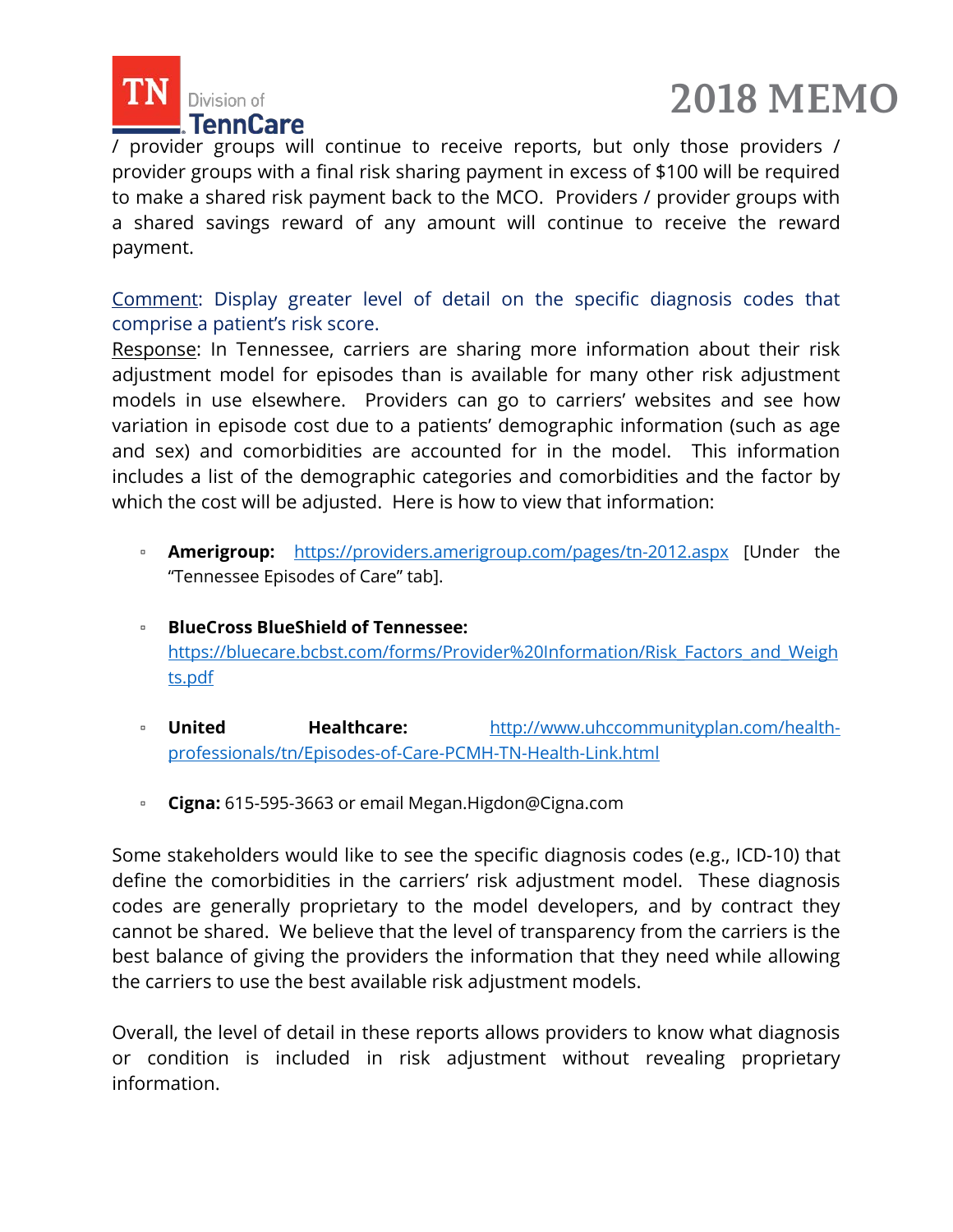

## **2018 MEMO**

#### Comment: Exclude non-compliant patients from all episodes.

Response: All episodes include patient and business exclusions that aim to protect the provider from being held responsible for decisions made by the patient. For example, an episode is excluded if a patient has a discharge status of "left against medical advice or discontinued care" on any inpatient or outpatient claim during the episode window. The goal of the Episodes program, however, is to better coordinate care and educate patients to improve quality care and reduce expensive, preventable care. While patient non-compliance is frequently an issue, providers do have the opportunity to positively influence patient behavior. Creating a separate exclusion on patient non-compliance could lead to perverse incentives.

#### **Acute Asthma Exacerbation**

#### *Feedback Accepted*

Comment: Exclude episodes with a diagnosis of sickle cell disease.

Response: Clinical experts and recent studies have shown that asthma may complicate a patient's sickle cell disease leading to more complex care. Since the patient journey for acute asthma exacerbation is unique for a patient with this condition, sickle cell disease will be excluded from the acute asthma exacerbation episode.

Comment: Include inpatient claims for the "appropriate medications within the trigger and post-trigger window" quality metric in addition to outpatient and professional claims.

Response: The goal of the "appropriate medications within the trigger and posttrigger window" quality metric is to determine the percent of episodes where an oral and/or injectable corticosteroid is administrated or filled during the triggering visit or stay and/or 30-days after the index visit or stay. As discussed in the 2016 Episodes Design Feedback Session memorandum, the guidelines for medication use during an acute asthma exacerbation recommend giving early systematic glucocorticoids (e.g., prednisone, prednisolone, methylprednisolone, beclomethasone, betamethasone, dexamethasone, hydrocortisone, and triamcinolone) to all patients who have a moderate or severe exacerbation. Since these medications are often prescribed in an inpatient hospital setting, inpatient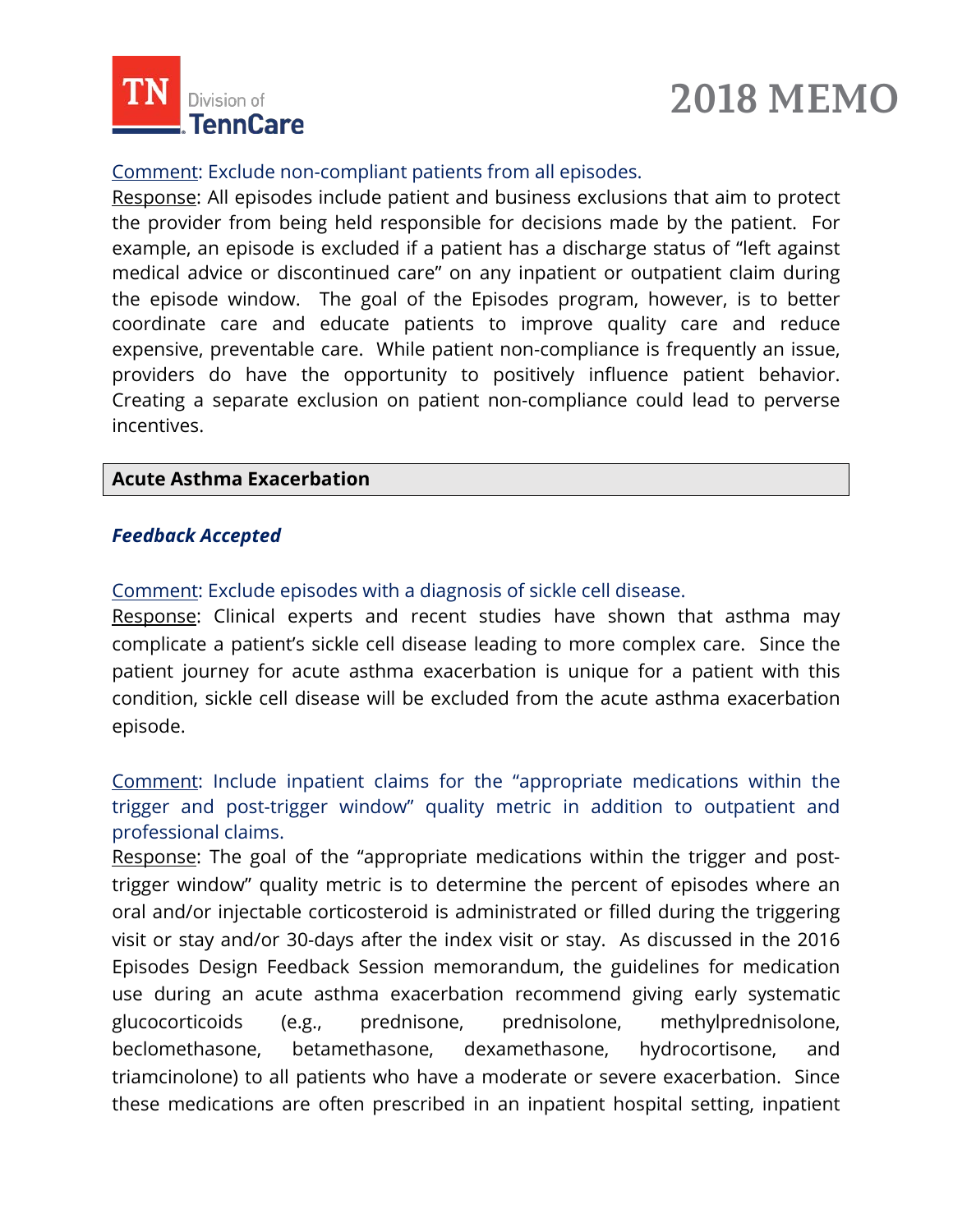

professional claims will be included in the quality metric to better capture appropriate oral and/or injectable corticosteroids.

#### **Attention Deficit and Hyperactivity Disorder (ADHD)**

#### *Feedback Accepted*

Comment: Change the current temporary Level I Case Management clinical exclusion to a permanent clinical exclusion.

Response: The intent of the Level I Case Management temporary clinical exclusion was to give providers an additional year to improve their coding to more accurately capture clinical exclusions and risk factors. Improved coding will allow higher risk patients to be excluded based on a diagnosis (e.g., bipolar disorder) rather than the treatment. However, while Level I Case Management will not be made a permanent exclusion, the episode will continue to have a Level I Case Management clinical exclusion for ADHD in calendar year 2018. It will be revisited for performance period 2019.

Comment: Improve the Disruptive Mood Dysregulation Disorder (DMDD) clinical exclusion by adding additional diagnosis codes to the definition.

Response: To ensure the Disruptive Mood Dysregulation Disorder (DMDD) clinical exclusion is correctly excluding patients with this diagnosis, additional codes were added to the configuration file. This improvement also makes the DMDD exclusion the same for the ADHD and ODD episodes.

#### Comment: Exclude patients with a diagnosis of Tourette's Disorder from the ADHD episode.

Response: Since a diagnosis of Tourette's Disorder does not change the patient journey for ADHD care, Tourette's Disorder will not be a clinical exclusion. However, to account for higher cost due to Tourette's Disorder, the diagnosis is listed as a proposed risk factor for the ADHD episode.

#### *Feedback Not Accepted*

Comment: Incorporate non-claims-based data, such as school data, into quality metrics for the ADHD episode.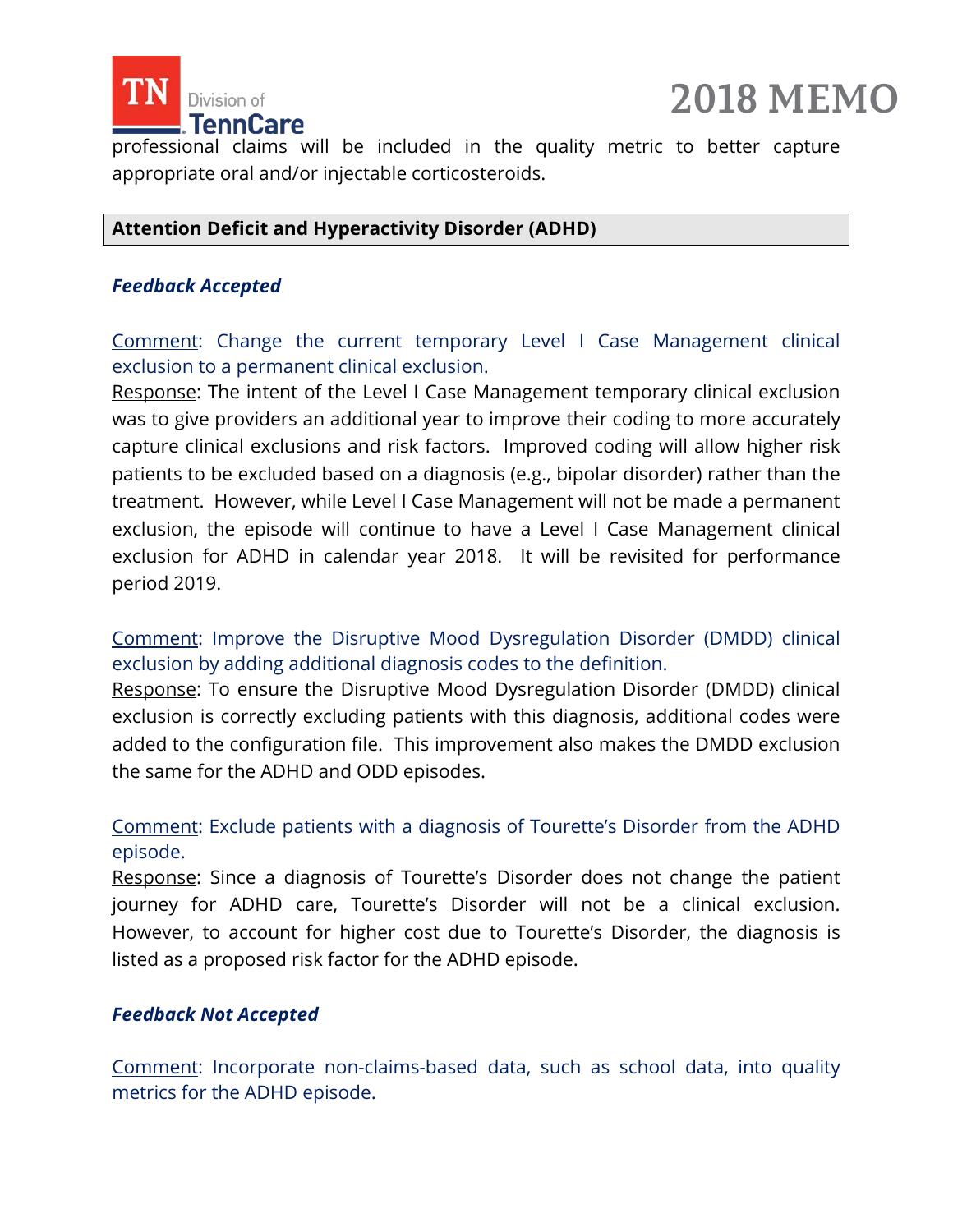



Response: The State recently secured the capacity to integrate non-claims-based data into the quality metrics and is working with various organizations to add additional non-claims-based quality measures. School-based data is one area that we will investigate.

Comment: Expand the types of treatments and programs (e.g., Regional Intervention Program (RIP)) that are included in the Minimum Care Requirement and Utilization of Therapy quality metrics.

Response: The overarching goal of the Minimum Care Requirement and Utilization of Therapy quality metrics is to hold providers and provider groups accountable for providing appropriate and effective care. While community interventions are important forms of treatment for patients with ADHD, they are often not provided by licensed professionals or physicians, and patients still require other forms of treatment. Additionally, these programs are not captured in claims. For these reasons, community-based treatments, such as RIP, will not be included in the quality metric definitions.

Comment: Revise the "long-acting stimulants" and "utilization of therapy" quality metrics for children ages 4 and 5 years to prevent perverse incentives.

Response: Stakeholders were concerned that the "long-acting stimulants" and "utilization of therapy" quality metrics for 4 and 5 year olds were incentivizing both medication and therapy, therefore creating confusion for the Quarterbacks. This is not the case, however. As discussed by the Technical Advisory Group (TAG) in November 2016, most children aged 4 or 5 years old receive only therapy to treat ADHD. If this is the case and no medication is prescribed, the denominator of the "long-acting simulants" quality metric will be zero and will not be counted against the Quarterback for gain share eligibility. On the other hand, if the child does need medication, the "long-acting stimulants" quality metric will be activated. The percentage of "long-acting stimulants" quality metric was added to avoid rewarding short-acting stimulants over long-acting stimulants due to lower costs when medication is appropriate. Overall, these quality metrics do not interact and correctly capture different types of care.

Comment: Include diagnoses from Mobile Crisis Units for exclusions and/or risk adjustment for the ADHD episode.

Response: We are further investigating this recommendation to use diagnoses from Mobile Crisis Units. Information from Mobile Units could be used to capture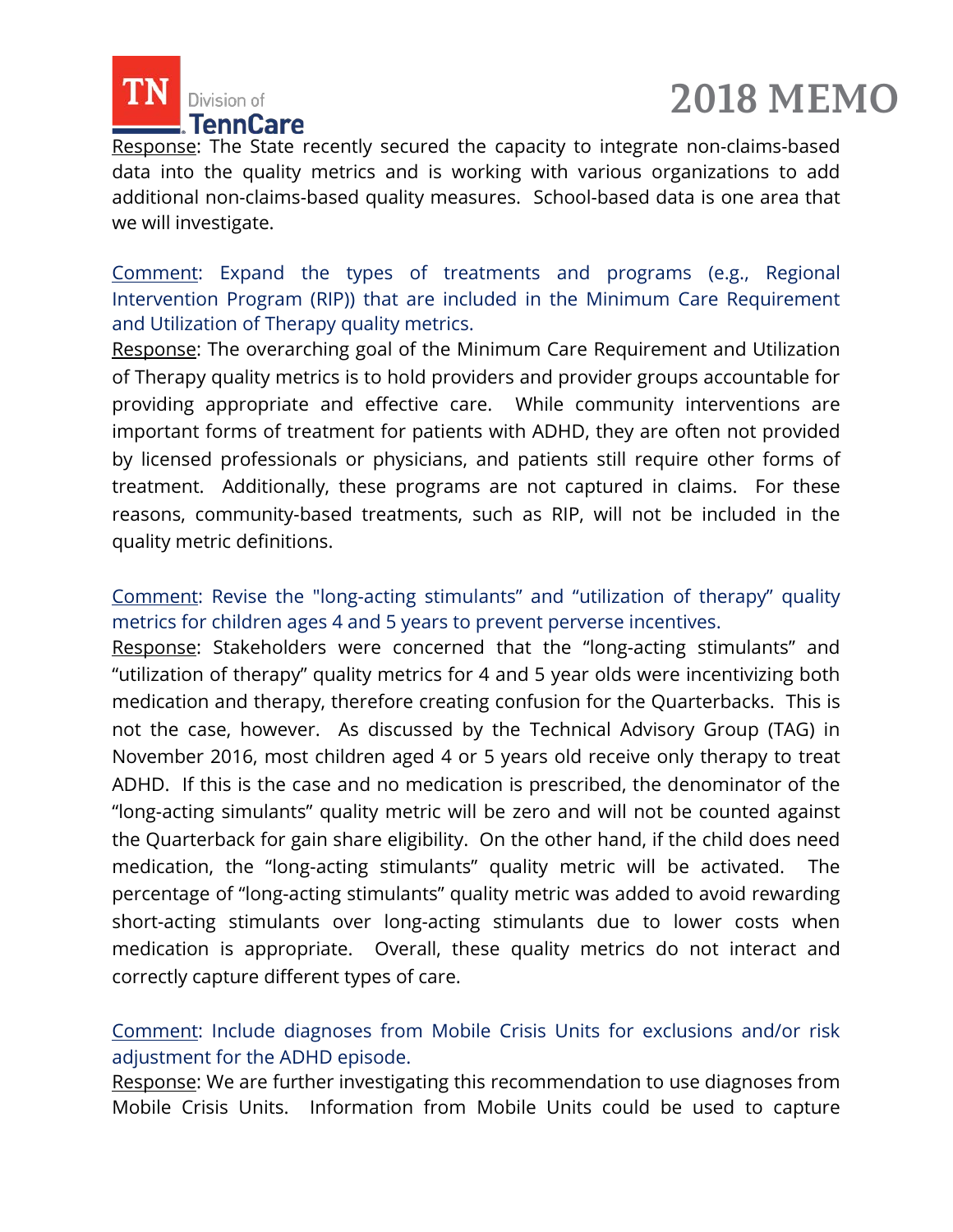



diagnoses for exclusion and risk adjustment if these diagnoses are not captured by a different provider. It is important to note that this may impact a limited set of episodes and Mobile Crisis Units may not be credentialed to render a diagnosis.

Additionally, the data from Mobile Crisis Units could be accessed either through claims or other data sources. While claims data would be easier to integrate and Mobile Crisis Units are required to submit claims to the Managed Care Organizations (MCOs), not all Mobile Crisis teams consistently submit claims. TennCare is working with the Department of Mental Health and Substance Abuse Services to determine the feasibility of incorporating Mobile Crisis data into episodes.

#### Comment: Exclude patients from the ADHD episode who have an encounter with a Mobile Crisis Unit.

Response: In addition to the limitations with the Mobile Crisis Unit data discussed above, the Episodes of Care program does not typically exclude on the provision of a service since that service does not directly signal a unique patient journey. For example, acute episodes are not excluded if a patient needed an ambulance. Therefore, the fact that a patient saw a Mobile Crisis Unit is not a reason for a clinical exclusion.

#### Comment: Remove Family Support Services from Quarterback attribution for the ADHD episode.

Response: A stakeholder was concerned that Family Support Service (FSS) specialists were being attributed as Quarterbacks for the ADHD episode. Since FSS specialists are usually unlicensed and serve as community support, the State agrees that these specialists are not in the best position to influence care and therefore should not be Quarterbacks. After analysis, however, there has been no evidence that FSS specialists have ever been assigned as Quarterbacks. The problem will be addressed if it arises.

#### **Bariatric Surgery**

#### *Feedback Accepted*

Comment: Add CPT code 99024 for post-surgical follow-up to the "Follow-up care within the post-trigger window" quality metric definition.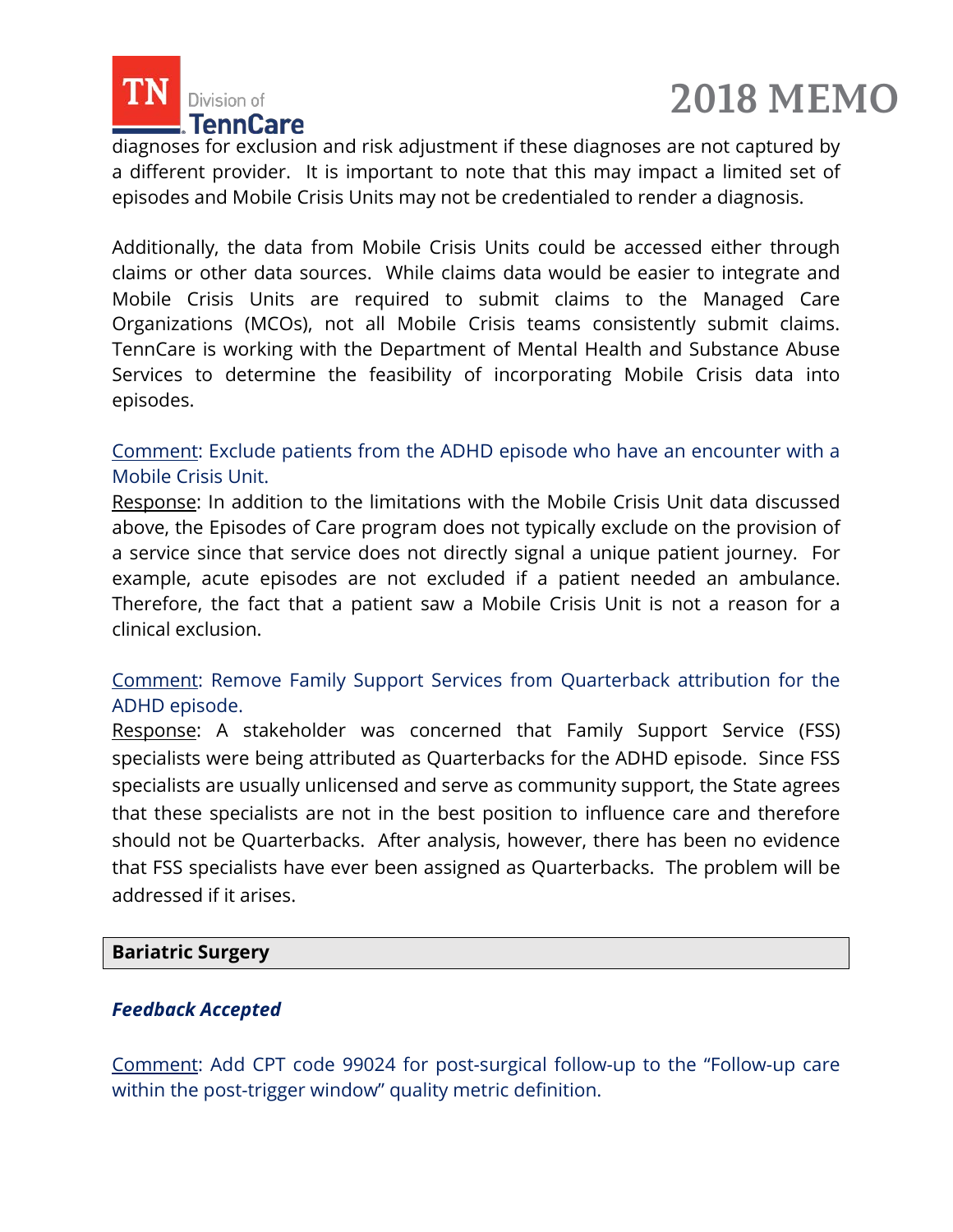



Response: To ensure the quality metric was capturing all post-surgical follow-up care, CPT code 99024 was added to the quality metric definition. This CPT code is a zero amount, global spend code.

#### Comment: Decrease the duration of the post-trigger window from 90 days.

Response: The post-trigger window of the Bariatric episode is 30 days, not 90 days. The Technical Advisory Group (TAG) recommended a post-trigger window duration of 30 days to accurately capture the follow-up period in which a Quarterback is responsible for influencing care and reducing costs.

#### *Feedback Not Accepted*

Comment: Change the Quarterback from the physician or the physician group to the facility.

Response: The TAG recommended the physician or physician group to be the Quarterback for the Bariatric episode. The physician group is in the best position to influence the cost and quality of a bariatric episode, and also generally advises the patient in which facility the surgery should be performed. For this reason, in all elective procedural episodes created to date, the physician performing the procedure has been assigned as the Quarterback. The Bariatric episode will continue to have the physician or physician group as the Quarterback.

#### Comment: Request that the "Appropriate procedural choice" quality metric be changed from informational to gain sharing for calendar year 2018.

Response: The "Appropriate procedural choice" quality metric measures the percentage of valid episodes where patients with metabolic and/or diabetes receive Roux-en-Y gastric bypass (RYGB). Based on the first preview period for Bariatric Surgery, a low percentage of Quarterbacks had data for this quality metric. Due to the lack of data, it is currently not recommended to change this metric to gain sharing. In the future, we will seek further discussion from multiple Bariatric providers about possibly moving this metric to being tied to gain sharing.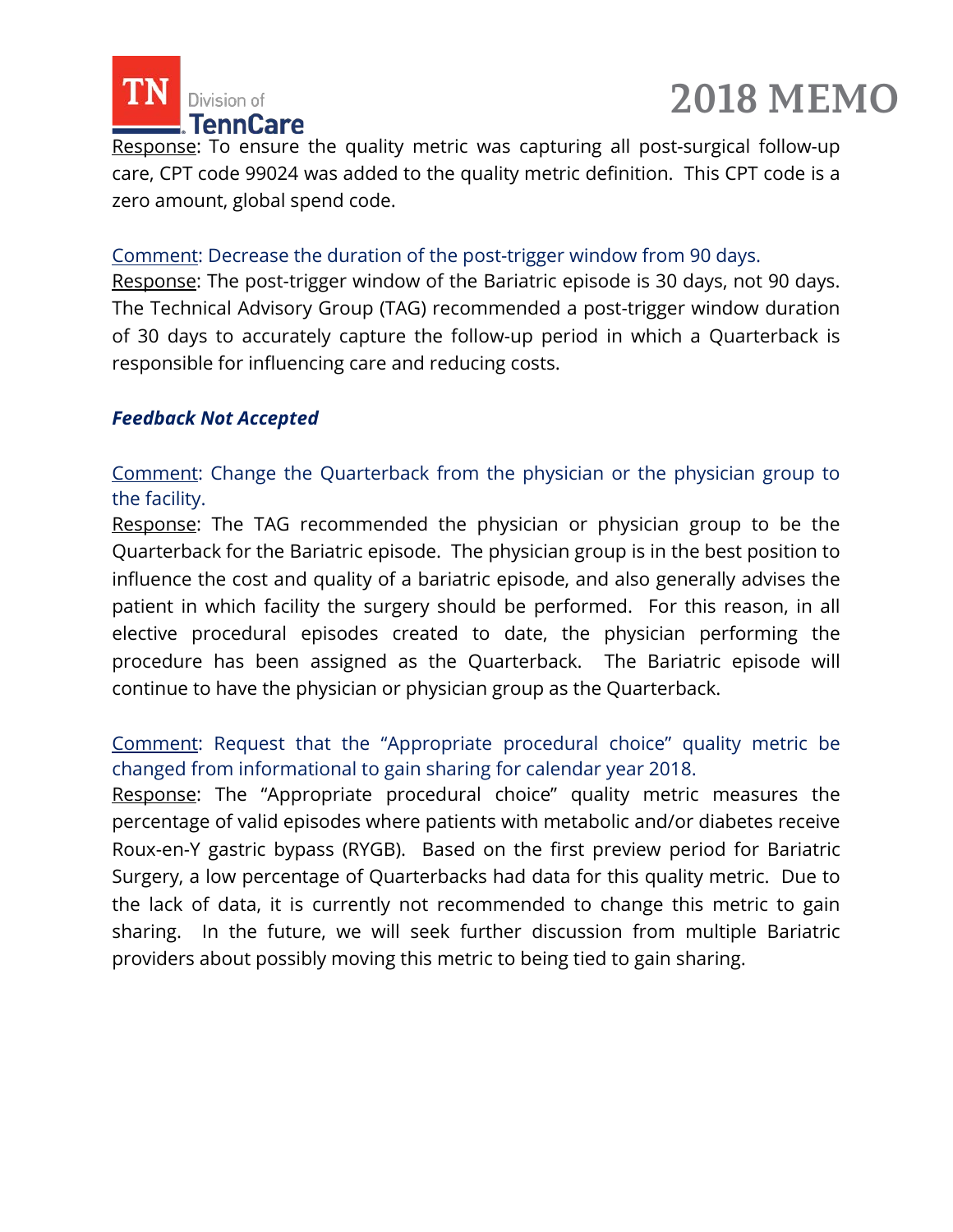



#### *Feedback Not Accepted*

Comment: Exclude the episode or the related spend if the patient is diagnosed with one or more sexually transmitted diseases (STDs).

Response: Some providers were concerned that the development of a STD should be excluded because it could lead to more costly treatment. An STD does not meet the standard of creating a different patient pathway. An STD is one of many factors that could have some impact on the cost of an episode, but the potential for a provider group to have a patient with one of these many factors is about the same. There are several aspects of the episode program design that mitigate these types of risk for the provider group. One aspect is that the provider group is being held accountable for the average of all episodes in a year, mitigating the impact of any one episode. Another element is that very high-cost episodes are excluded if the total adjusted cost of the episode is more than three standard deviations above the adjusted mean. For these reasons, STDs will not be a clinical exclusion or excluded from spend.

#### **Colonoscopy (Screening and Surveillance)**

#### *Feedback Accepted*

Comment: Split the "prior colonoscopy" quality metric into two metrics: 1) "prior screening colonoscopy" and 2) "prior diagnostic colonoscopy."

Response: For calendar year 2017 and earlier, the "prior colonoscopy" quality metric measured the percent of valid episodes with a prior screening, surveillance, or diagnostic colonoscopy within 365 days before the triggering colonoscopy. A stakeholder recommended creating two separate quality metrics: "prior screening and surveillance colonoscopy" and "prior diagnostic colonoscopy." This allows Quarterbacks to better pinpoint potential sources of overutilization within care. Overall, the "prior colonoscopy" quality metric will be replaced with a "prior screening and surveillance colonoscopy" quality metric and "prior diagnostic colonoscopy" quality metric.

Comment: Remove all codes unrelated to a colonoscopy from the configuration file.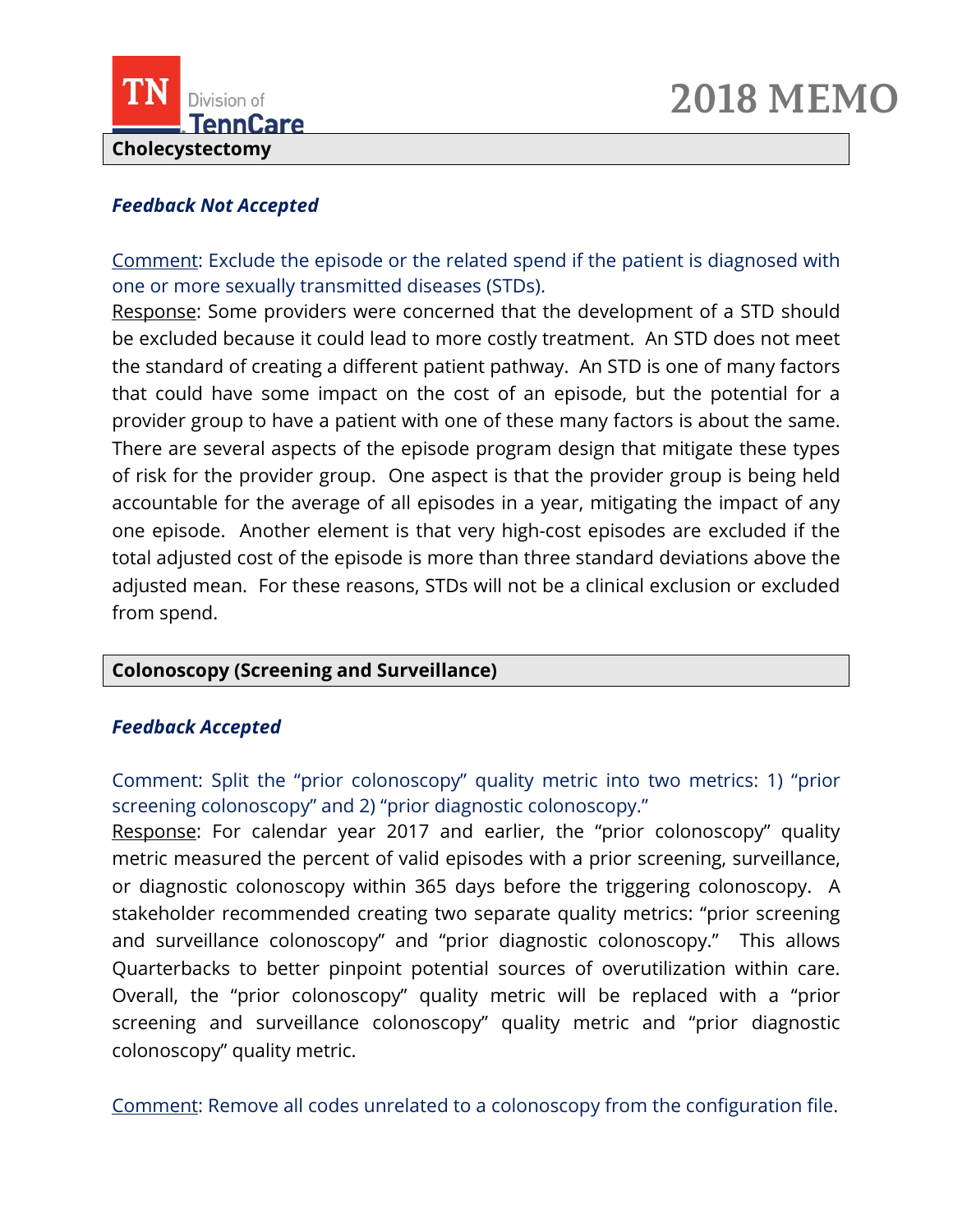



Response: The screening and surveillance colonoscopy episode is designed to capture care before, during, and after the colonoscopy procedure. To more accurately fulfill the episode's intended goal, codes unrelated to the colonoscopy process were removed from the configuration file (code sheet). For example, codes related to systems other than the gastrointestinal system are no longer included in the episode logic. While inclusion of these unrelated codes will most likely not impact the overall cost as they rarely occur concurrently with a screening and surveillance colonoscopy, the codes were removed to improve clarity and intent of the episode.

#### *Feedback Not Accepted*

Comment: Remove all inpatient claims from the cost for the colonoscopy episode.

Response: The screening and surveillance colonoscopy episode is not intended to capture diagnostic colonoscopies. However, some inpatient services can be related to a screening and surveillance colonoscopy. For example, some patients have screening and surveillance colonoscopies performed in an inpatient hospital setting. To avoid creating an incentive not to use inpatient facilities when appropriate, spend associated with inpatient claims are *not* included on the day of the procedure (also called the episode trigger window).

Inpatient cost should also be included in the episode to hold providers and provider groups accountable for complications from the colonoscopy, such as perforation or bleeding. Therefore, inpatient claims filed after the procedure day (post-trigger window) will continue to be included in the episode cost. Overall, the colonoscopy will continue to capture inpatient spend when appropriate.

#### **Coronary Artery Bypass Grafting (CABG)**

#### *Feedback Accepted*

Comment: Add CPT code 99024 for post-surgical follow-up to the "Follow-up care within the post-trigger window" quality metric definition.

Response: To ensure the quality metric was capturing all post-surgical follow-up care, CPT code 99024 was added to the quality metric definition. This CPT code is a zero amount, global spend code.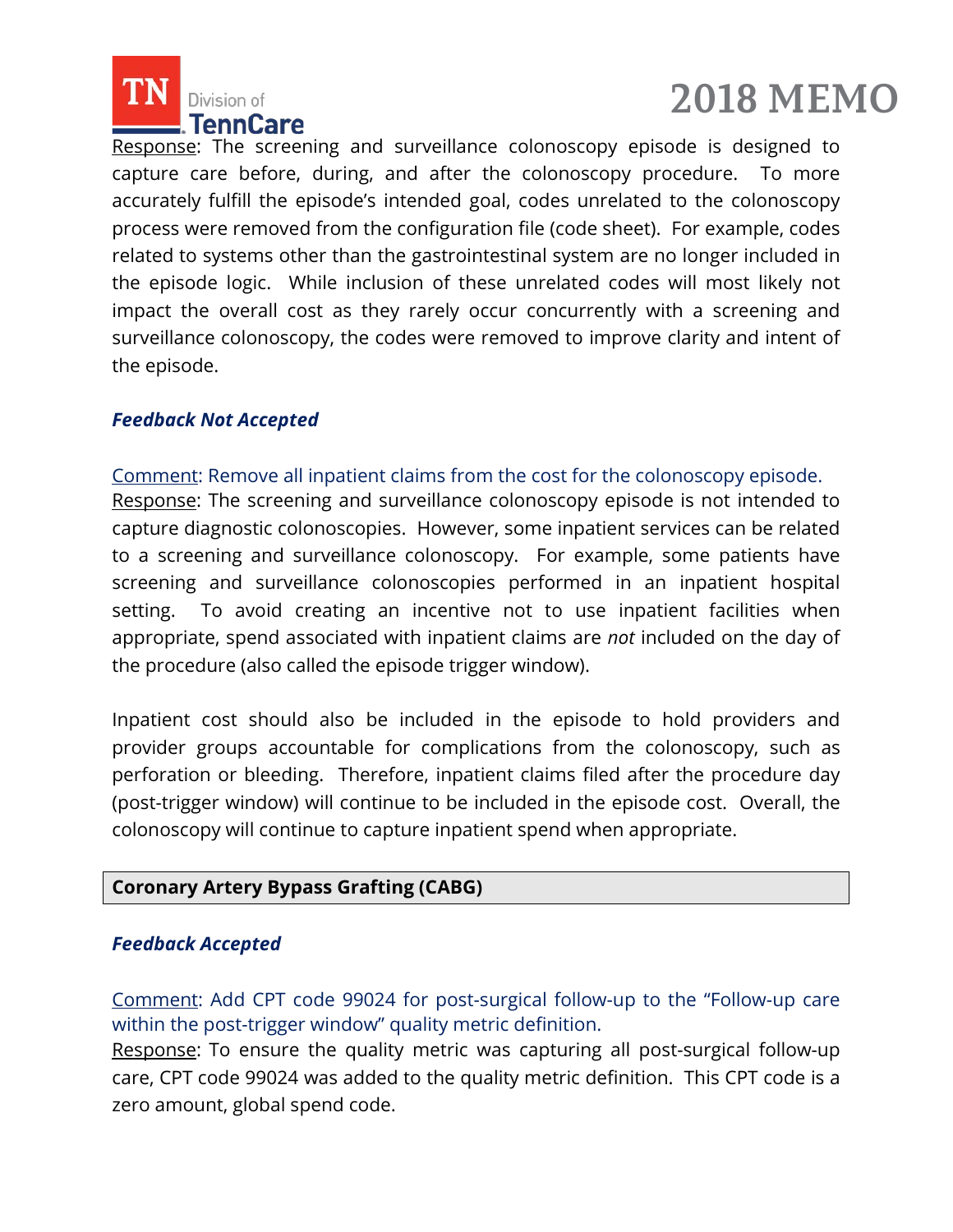

## **2018 MEMO**

#### *Feedback Not Accepted*

Comment: Revise the "Admission within the post-trigger window" quality metric to require a confirming diagnosis related to the CABG procedure.

Response: The current logic only includes readmissions with a relevant diagnosis to the CABG procedure in the calculation of the quality metric. No change will be made to the quality metric.

#### **Endoscopy (Esophagogastroduodenoscopy (EGD))**

#### *Feedback Accepted*

Comment: Exclude either the EGD or Colonoscopy episode if they overlap during the trigger window.

Response: If appropriate, providers may perform a screening and surveillance colonoscopy and an EGD at the same time since it is preferred by the patient and provider. For example, the patient only needs to be put under anesthesia once rather than twice for each procedure. About 20 percent of colonoscopy episodes overlap with an EGD episode during the trigger window. Therefore, a screening and surveillance colonoscopy will be a clinical exclusion for the EGD episode if it occurs during the trigger window. The Quarterback will still be held accountable for the colonoscopy episode, but not the EGD episode.

#### **GI Hemorrhage**

#### *Feedback Accepted*

Comment: Add CPT code 99024 for post-surgical follow-up to the "Follow-up care within the post-trigger window" quality metric definition.

Response: To ensure the quality metric was capturing all post-surgical follow-up care, CPT code 99024 was added to the quality metric definition. This CPT code is a zero amount, global spend code.

Comment: Revise the "Admission within the post-trigger window" quality metric to require a confirming diagnosis related to the GI hemorrhage.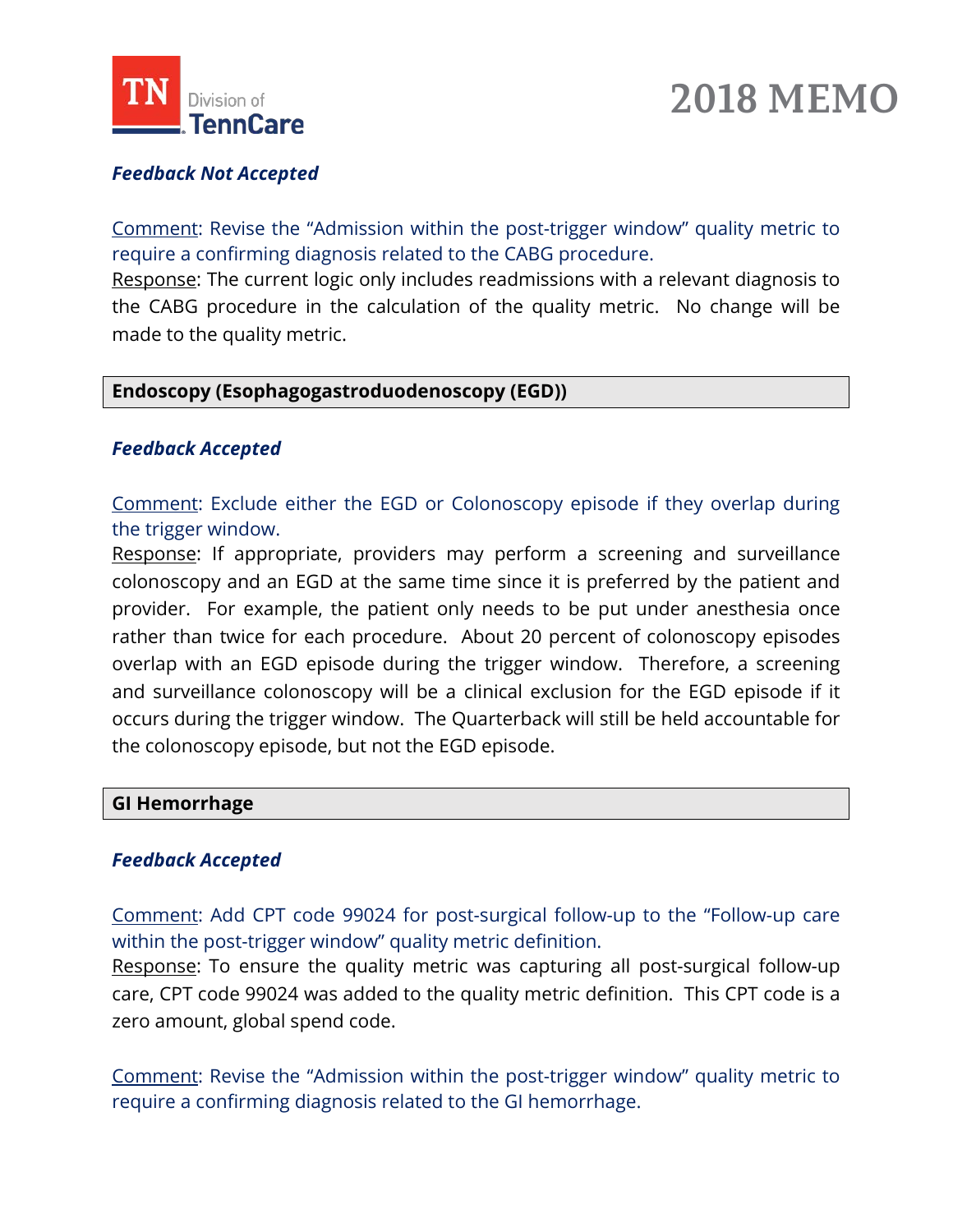



Response: The intent of the "Admission within the post-trigger window" quality metric is to include only readmissions with a diagnosis relating to a GI hemorrhage in the calculation of the metric. Therefore, the quality metric logic for "Admission within the post-trigger window" will be revised to require a confirming diagnosis of a GI hemorrhage. This change matches the logic used in CABG and Valve Repair and Replacement episodes.

#### **Oppositional Defiant Disorder (ODD)**

#### *Feedback Accepted*

Comment: Improve the Disruptive Mood Dysregulation Disorder (DMDD) clinical exclusion by adding additional diagnosis codes to the definition.

Response: To ensure the Disruptive Mood Dysregulation Disorder (DMDD) clinical exclusion is correctly excluding patients with this diagnosis, additional codes were added to the configuration file. This improvement also makes the DMDD exclusion the same for the ODD and ADHD episodes.

Comment: Exclude patients with a diagnosis of Tourette's Disorder from the ODD episode.

Response: Since a diagnosis of Tourette's Disorder does not change the patient journey for ODD care, Tourette's Disorder will not be a clinical exclusion. However, to account for higher cost due to Tourette's Disorder, the diagnosis is listed as a proposed risk factor for the ODD episode.

#### *Feedback Not Accepted*

Comment: Include diagnoses from Mobile Crisis Units for exclusions and/or risk adjustment for the ODD episode.

Response: We are further investigating this recommendation to use diagnoses from Mobile Crisis units. Information from Mobile Units could be used to capture diagnoses for exclusion and risk adjustment if these diagnoses are not captured by a different provider. It is important to note that this may impact a limited set of episodes and that Mobile Crisis Units may not be credentialed to render a diagnosis.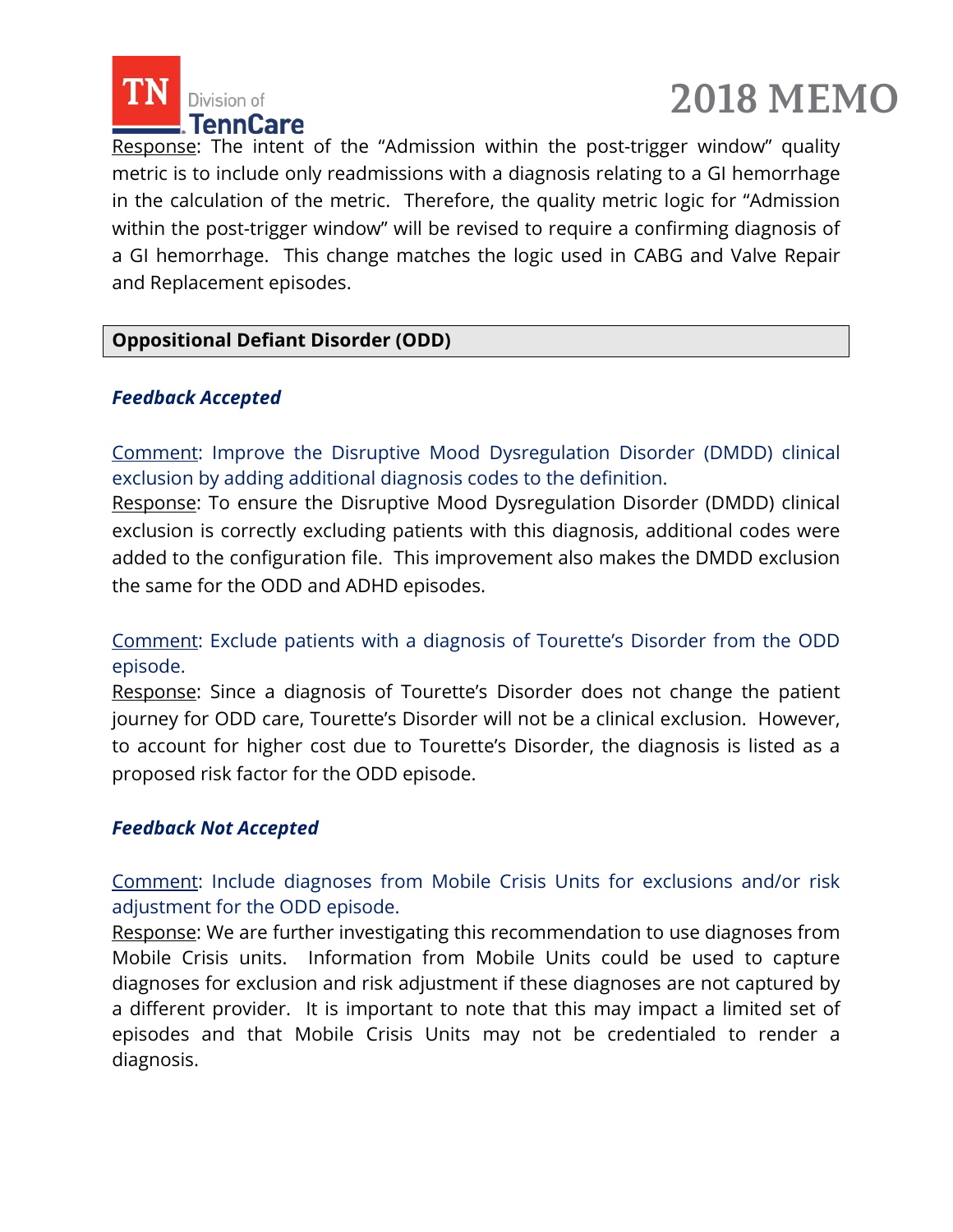



Additionally, the data from Mobile Crisis units could be accessed either through claims or through other data sources. While claims data would be easier to integrate and Mobile Crisis Units are required to submit claims to the Managed Care Organizations (MCOs), not all Mobile Crisis teams consistently submit claims. TennCare is working with the Department of Mental Health and Substance Abuse Services to determine the feasibility of incorporating Mobile Crisis data into episodes.

#### Comment: Exclude patients from the ODD episode who have an encounter with a Mobile Crisis Unit.

Response: In addition to the limitations with the Mobile Crisis Unit data discussed above, the Episodes program does not typically exclude on the provision of a service since that service does not directly signal a unique patient journey. For example, acute episodes are not excluded if a patient needed an ambulance. Therefore, the fact that a patient saw a Mobile Crisis Unit is not a reason for a clinical exclusion.

#### Comment: Remove Family Support Services from Quarterback attribution for the ODD episode.

Response: A stakeholder was concerned that Family Support Service (FSS) specialists were being attributed as Quarterbacks for the ODD episode. Since FSS specialists are usually unlicensed and serve as community support, the State agrees that these specialists are not in the best position to influence care and therefore should not be Quarterbacks. After analysis, however, there has been no evidence that FSS specialists have ever been assigned as Quarterbacks. The problem will be addressed if it ever does arise.

#### Comment: Exclude episodes with cannabis and alcohol abuse from the ODD episode.

Response: Patients with behavioral health conditions often have comorbid substance abuse. To ensure providers and provider groups are still accountable for the care of these patients, substance abuse will not be a clinical exclusion. However, various forms of substance abuse (e.g., alcohol, cannabis, tobacco) are proposed risk factors.

Comment: Include Tennessee Health Link (THL) services as part of the Minimum Care Requirement quality metric.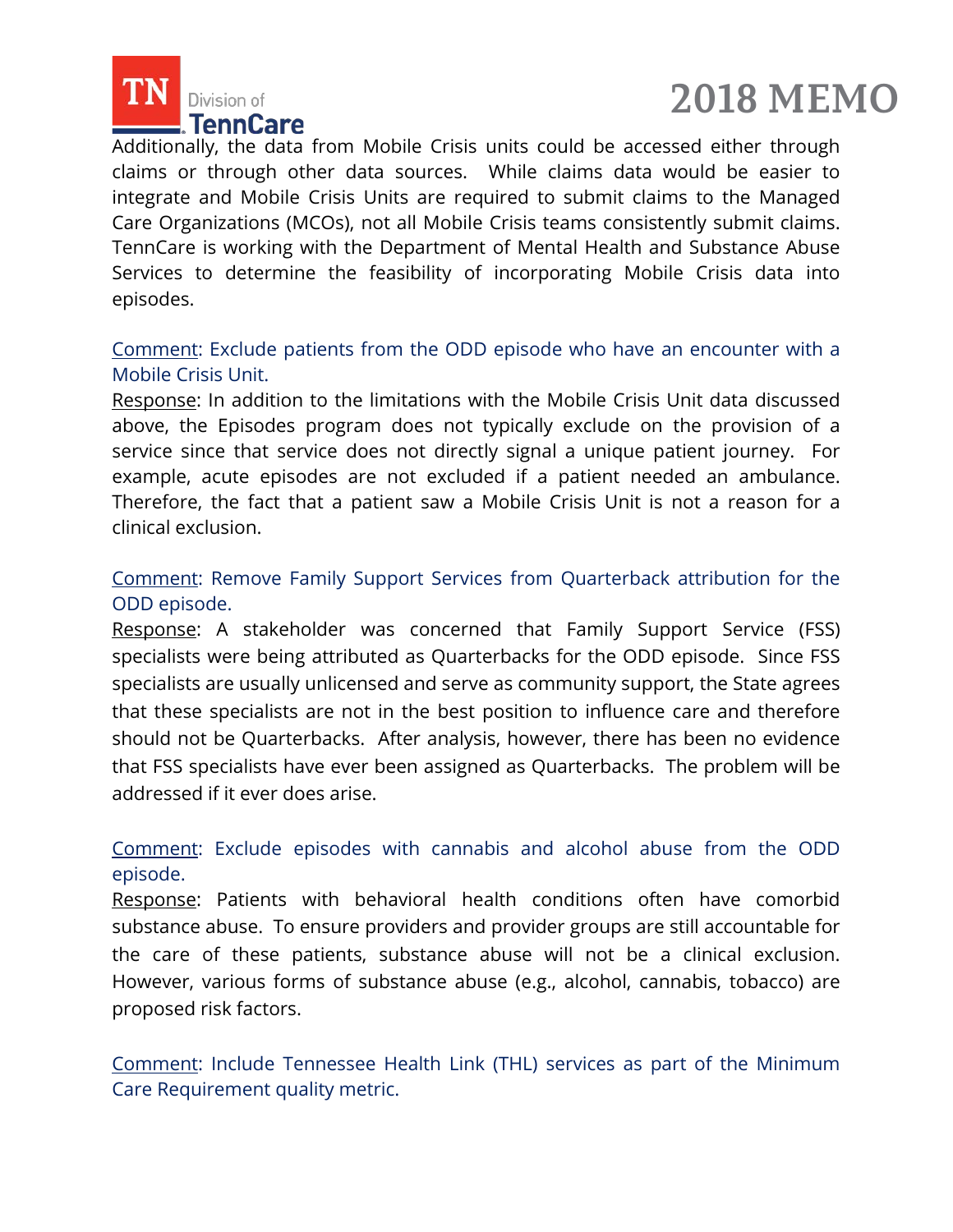



Response: The Minimum Care Requirement quality metric aims to capture specific treatment provided to the patient. While THL helps to coordinate care for patients with significant behavioral health needs, it is not a treatment in itself. Since THL is a service provided, it will not be included in the Minimum Care Requirement for the ODD episode.

#### **Perinatal**

#### *Feedback Accepted*

Comment: Update the Gestational Diabetes screening Quality Metric to include the ICD-10 diagnosis code O24 for Diabetes mellitus in pregnancy, childbirth and the puerperium.

Response: Currently, the gestational diabetes screening quality metric contains Endocrine or "E" ICD-10 diagnosis codes indicating a diagnosis of diabetes mellitus. In addition to "E" codes, there are "O" ICD-10 diagnosis codes that define diabetes mellitus in pregnancy, childbirth and puerperium. To ensure that patients with existing diabetes, who will not be screened for gestational diabetes, are captured in this quality metric, the ICD-10 diagnosis code, O24, and ICD-9 diagnosis code 648.0 will be added to the quality metric definition under "gestational diabetes diagnoses."

#### Comment: Update the list of diagnoses to test for in the risk adjustment process.

Response: Stakeholders recommended adding additional risk factors to test for in the perinatal episode to better account for sources of variation between patient journeys and make fair comparisons. For example, such risk factors include abnormal findings on antenatal screening of mother and infections of the genitourinary tract in pregnancy. These risk factors will be tested for statistical significance in the risk adjustment model by each of the Managed Care Organizations (MCOs) on an annual basis. However, since factors such as reimbursement rates and the patient population can impact the significance of a suggested risk factor, the risk factors may vary between MCOs.

#### Comment: Exclude the episode for patients who are victims of rape or statutory rape.

Response: While the State agrees that patients with a history of rape or statutory rape may have more medical needs, the perinatal episode aims to hold providers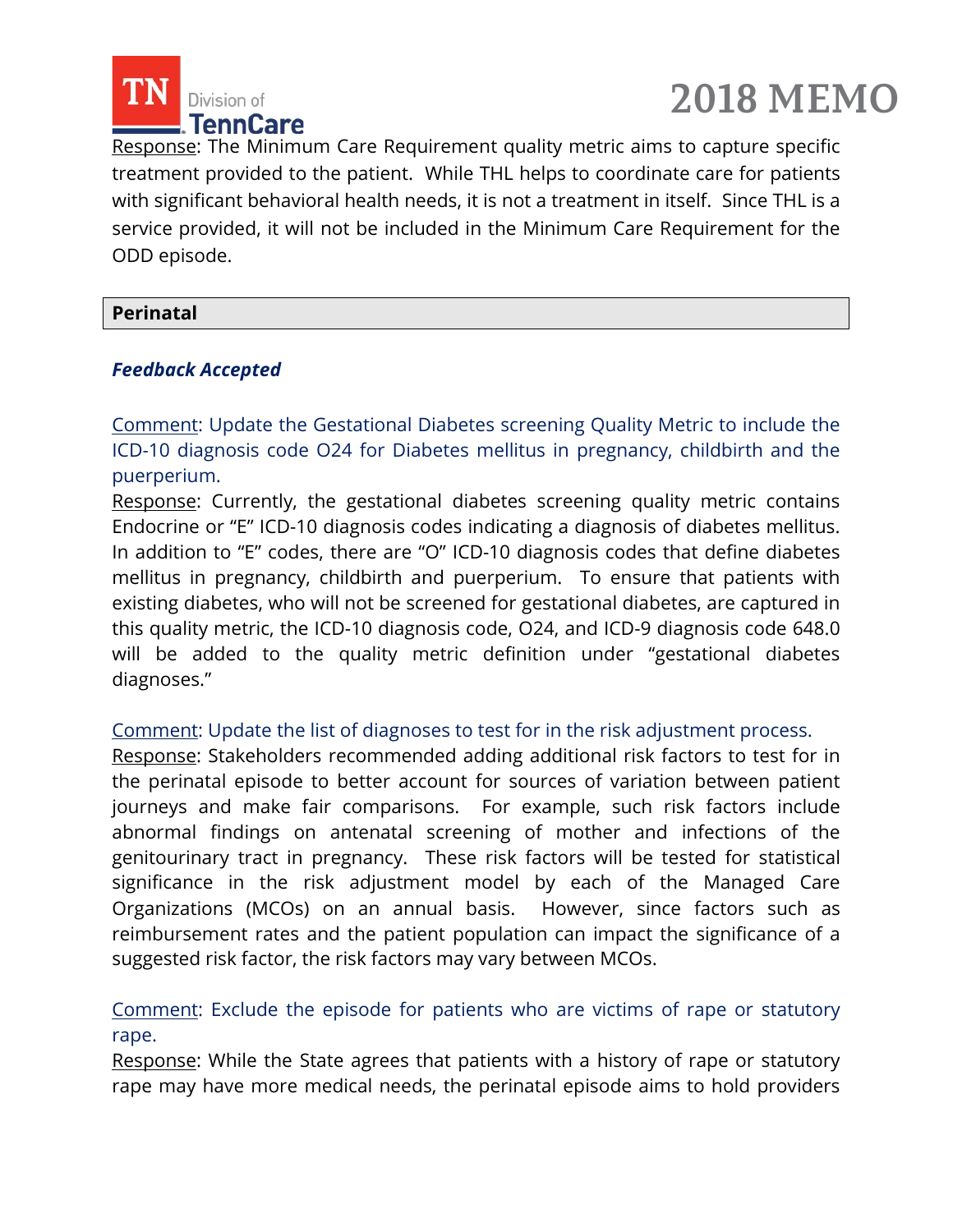



and provider groups accountable for appropriate prenatal care. To ensure that valid episodes can be fairly compared in terms of both cost and patient journey, rape was added as risk factor for the MCOs to test.

Comment: Exclude the spend related to a Skin and Soft Tissue Infection (SSTI) episode from the Perinatal episode.

Response: It is possible that the Quarterback of a perinatal episode, usually the OBGYN, will also diagnose a skin and soft tissue infection (SSTI). While it is important to hold the Quarterback accountable for the care around the SSTI, allowing both episodes to trigger can lead to duplicate rewards or penalties. Therefore, a live birth 60 days prior to the SSTI trigger or during the episode window will cause the SSTI episode to be excluded or invalid.

#### Comment: Remove 58 ICD-10 codes related to malignant neoplasms and neoplasms for male patients from the perinatal episode.

Response: The current version of the perinatal episode specifies codes for malignant neoplasms and neoplasms of male anatomy as "Malignant Cancer" and "Active Cancer Management" clinical exclusions. While diagnoses of cancer for males are not part of the perinatal patient journey, these codes are in the episode logic as *exclusions* to ensure they are not incorrectly captured in episode spend. Therefore, we will not remove the codes from the exclusion list as a safeguard for the episode. Additionally, male diagnosis codes related to genetic testing will remain included in the episode spend as they are important for informing the health of the mother and baby.

#### Comment: Risk adjust the perinatal episode for patients with obesity.

Response: Obesity is considered a risk factor for complications in pregnancy. Currently, all three Managed Care Organizations (MCOs) risk adjust for obesity in the perinatal episode. Since this recommendation is currently implemented, no change will be made. To review all risk factors included in each episode, please visit the website for each TennCare MCO and Cigna:

- **Amerigroup:** <https://providers.amerigroup.com/pages/tn-2012.aspx> [Under the "Tennessee Episodes of Care" tab].
- **BlueCross BlueShield of Tennessee:** [https://bluecare.bcbst.com/forms/Provider%20Information/Risk\\_Factors\\_and\\_Weigh](https://bluecare.bcbst.com/forms/Provider%20Information/Risk_Factors_and_Weights.pdf) [ts.pdf](https://bluecare.bcbst.com/forms/Provider%20Information/Risk_Factors_and_Weights.pdf)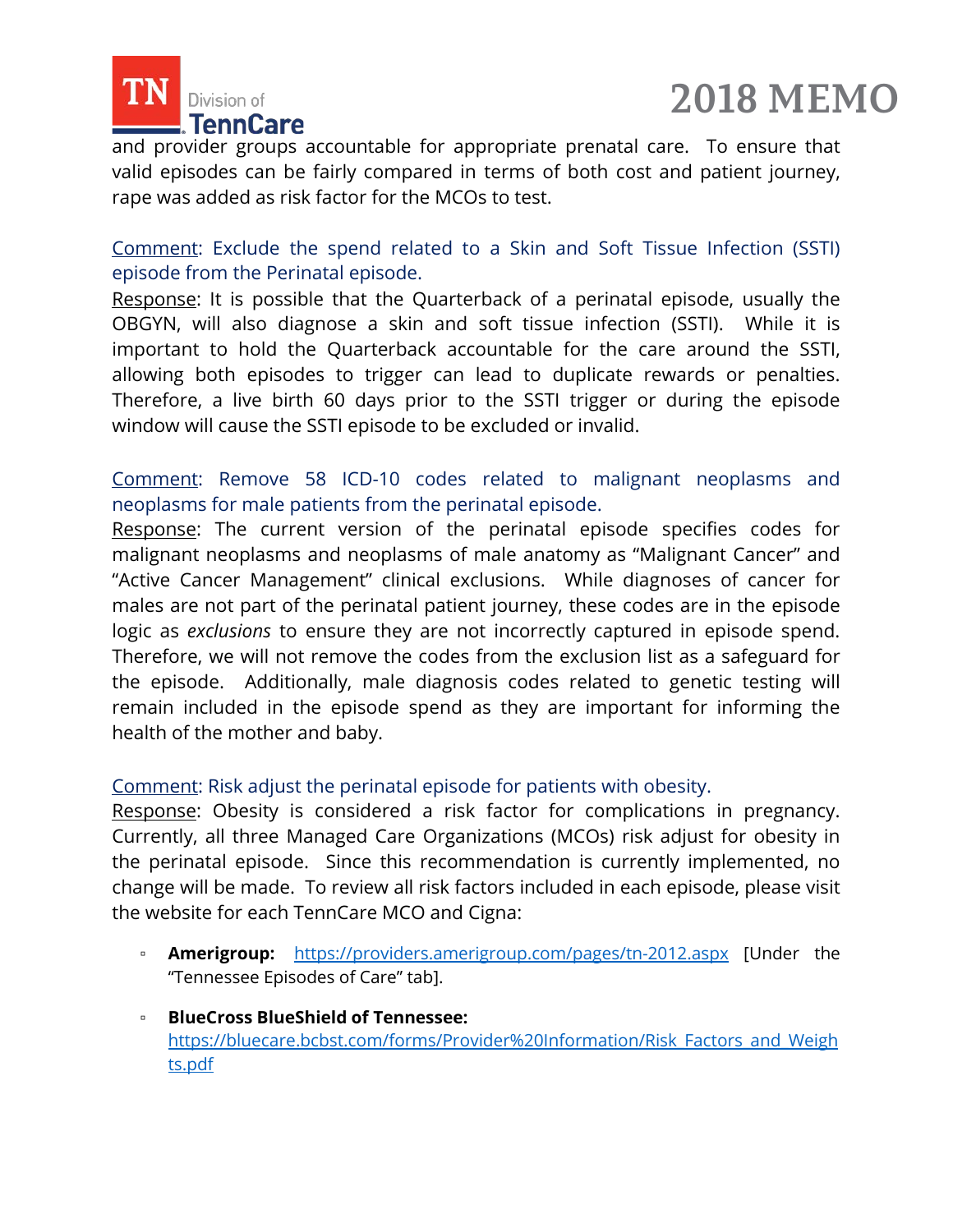



- United Healthcare: [http://www.uhccommunityplan.com/health](http://www.uhccommunityplan.com/health-professionals/tn/Episodes-of-Care-PCMH-TN-Health-Link.html)[professionals/tn/Episodes-of-Care-PCMH-TN-Health-Link.html](http://www.uhccommunityplan.com/health-professionals/tn/Episodes-of-Care-PCMH-TN-Health-Link.html)
- **Cigna:** 615-595-3663 or email [Megan.Higdon@Cigna.com](mailto:Megan.Higdon@Cigna.com)

#### *Feedback Not Accepted*

Comment: Exclude patients who had a previous C-section from the C-section quality metric. It was also recommended that the quality metric exclude patients from the quality metrics based on scars (O34.211 Low Transverse Scar from previous C-section, O34.212 Vertical scar from previous C-section, and O34.29 Uterine Scar from other previous surgery).

Response: While a previous C-section is one of many reasons a patient may be at higher risk for a second C-section, the quality metric for C-section rate is set to allow for a relatively high proportion of C-sections (41 percent in 2017); therefore, the provider has the ability to still meet the quality metric and perform C-sections when clinically necessary.

Furthermore, while a stakeholder's recommendation to exclude on codes for scarring is an interesting approach, it may not consistently capture patients who have had previous C-sections.

#### Comment: Exclude the episode if the patient had a previous C-section.

Response: The patient journey of a woman in the perinatal episode is a low to medium-risk pregnancy with the birth of a live baby. The episode contains exclusions and risk factors to ensure that patients with unique patient journeys are not included in the episode and that fair comparisons can be made across episodes. However, since a woman with a previous C-section does not have a unique overall patient journey, the Quarterback should continue to be held accountable for the care they provide. Therefore, a woman with a previous Csection will continue to be a valid episode when appropriate risk adjustment can be made.

Comment: Exclude patients who deliver prior to 35 weeks from the Group B streptococcus screening quality metric or update the Group B streptococcus screening quality metric to capture births that occurred before 35 weeks. Response: Stakeholders are concerned that patients who deliver earlier than 35 weeks are less likely to receive a Group B streptococcus screening since the test is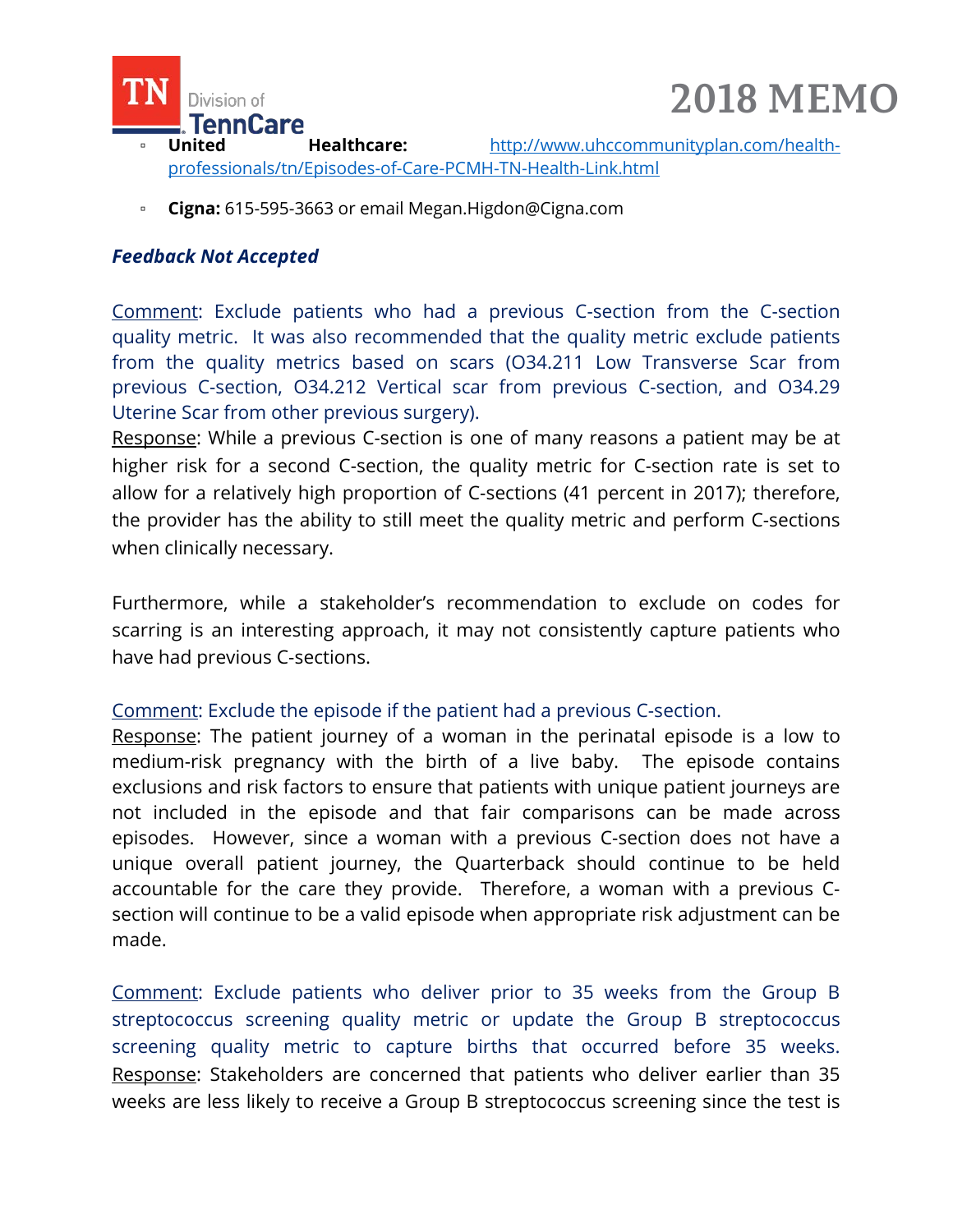



not as accurate 5 weeks before term, and that the outcome of the quality metric may be impacted. Currently, there is no data available to show the gestational age of the baby at time of delivery since the mother's and baby's claims cannot be linked. To account for early delivery, the threshold for the quality metric is not set at 100 percent to allow quarterbacks to still pass the quality metric without all patients receiving the screening. In future years, it may be possible to link the mother's and baby's claims data and therefore make this change to the quality metric.

#### Comment: Exclude genetic testing from episode spend.

Response: A stakeholder was concerned that since genetic testing is expensive, providers or provider groups will not provide genetic testing in order to reduce episode costs. There is evidence, however, that genetic testing is overutilized. Therefore, not holding providers or provider groups accountable for such services will be a loss of a significant source of value. Additionally, since gain and risk sharing is determined by relative spend between other Quarterbacks with perinatal episodes, a provider will not be at risk of a penalty if they perform a clinically appropriate amount of genetic testing. For these reasons, genetic testing will remain as an included service in the perinatal episode.

#### Comment: Change the perinatal episode trigger from live birth to positive pregnancy test.

Response: Stakeholders were concerned that since the episode assumes a 40-week gestation due to the length of the pre-trigger window, spend may be included from time before the woman was pregnant if she delivered prior to 40 weeks. While it is possible that the pre-trigger window may be longer than the pregnancy, spend is only included if it is directly related to pregnancy. Therefore, if the woman is not pregnant, she should not have a diagnosis for pregnancy, and the associated costs would then not be included in the episode.

Additionally, it is not feasible to trigger on the first positive pregnancy test since that event is not always captured in medical records and/or claims.

Comment: Change the Quarterback from the physician or the physician group to the facility.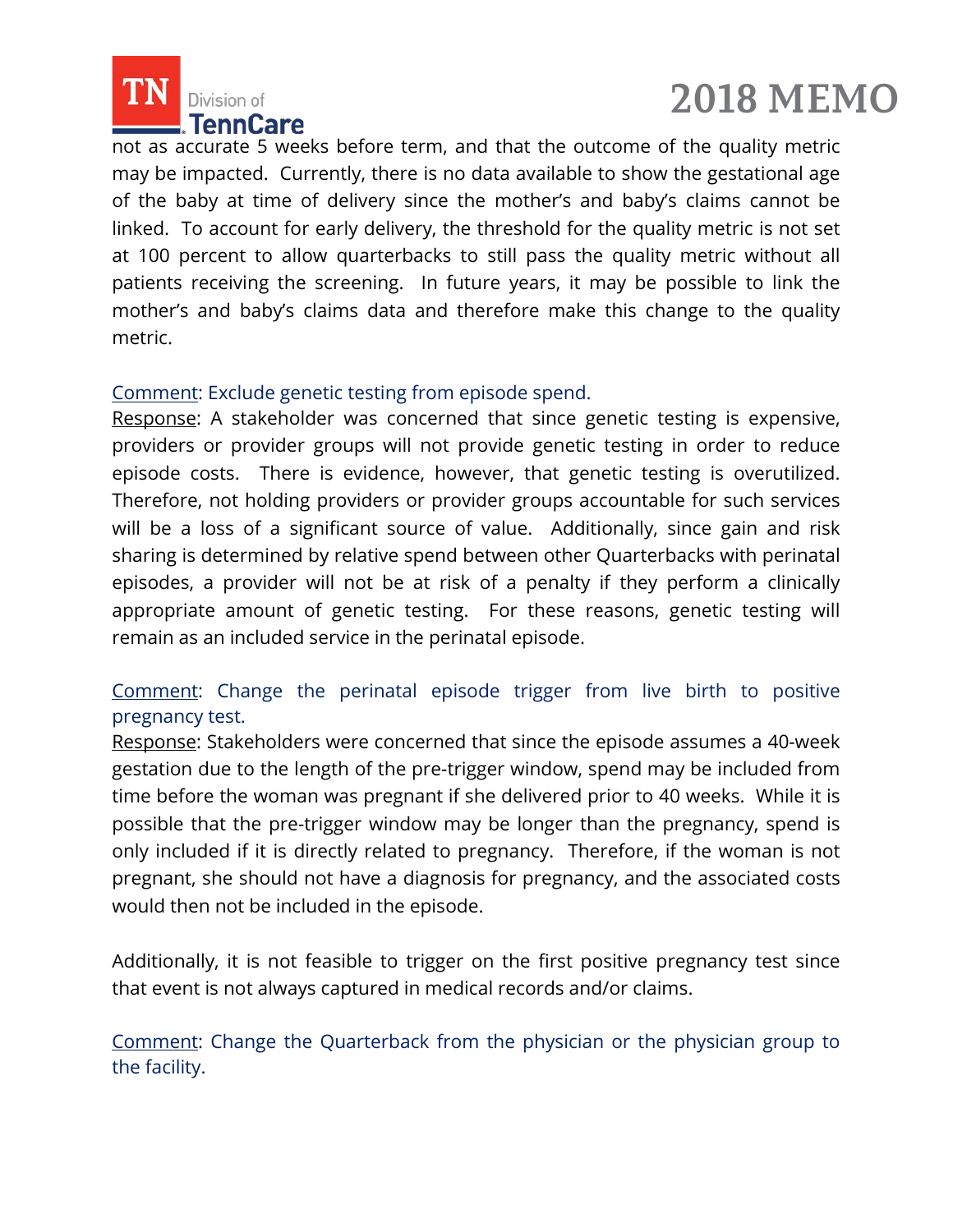

## **2018 MEMO**

Response: The Technical Advisory Group (TAG) recommended the provider or provider group to be the Quarterback since they are in the best position to influence the cost and quality of care in the perinatal episode. The perinatal episode will continue to have the provider or provider group as the Quarterback.

Comment: Include the outcome of the baby in the perinatal episode as a quality metric, exclusion, or other aspect of the episode's design.

Response: It was recommended that the health of the baby should be captured in the perinatal episode. In future years, when it may be possible to link the mother's and baby's claims data, the State plans to integrate the perinatal and neonatal episodes to create aligned accountability between the perinatal and neonatal quarterbacks.

Comment: Remove all spend related to Maternal Fetal Medicine (MFM) specialists from the episode.

Response: Maternal Fetal Medicine (MFM) services are frequently included in perinatal episodes. In fact, about 40 percent of the perinatal episodes had MFM services included in the CY 2016 TennCare data. If MFM costs were excluded from spend, the episodes would still not be comparable to episodes where no services were excluded. In future years, the State plans to integrate the perinatal and neonatal episodes to better align the incentives across the MFMs, OB/GYNs, and neonatologists. Overall, MFM spend will continue to be included in the episode spend.

#### **Pneumonia (PNA)**

#### *Feedback Accepted*

Comment: Exclude episodes with a diagnosis of sickle cell disease.

Response: Clinical experts and recent studies have shown that patients with sickle cell disease may require more complex care for pneumonia. Since the patient journey for pneumonia is unique for a patient with this condition, sickle cell disease will be excluded from the pneumonia episode.

Comment: Exclude episodes with a diagnosis of bronchiolitis.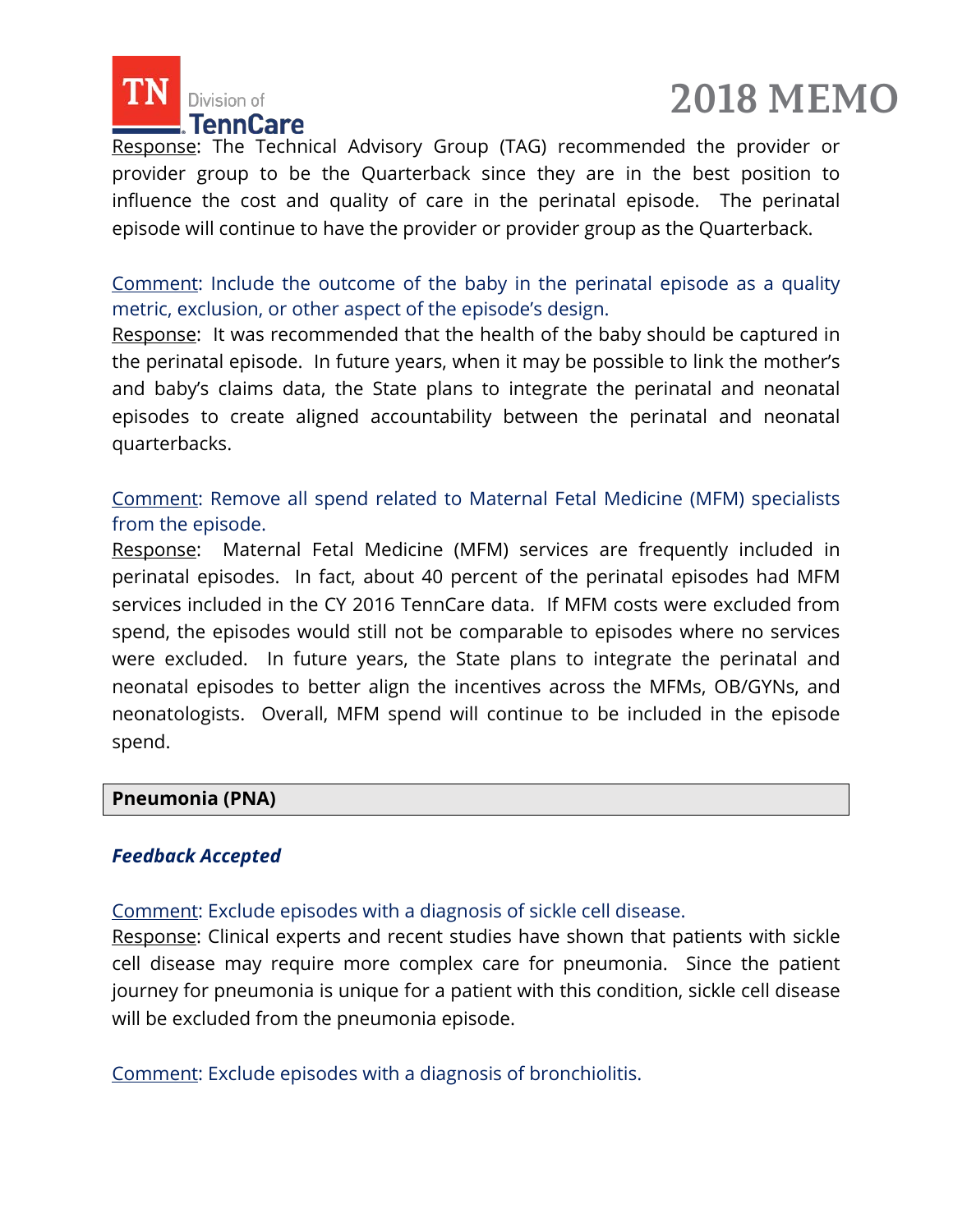



Response: Stakeholders were concerned that bronchiolitis and pneumonia cannot be fairly compared since they are unique disease processes. A diagnosis of bronchiolitis is not made in a patient over the age of 2 years, whereas pneumonia can be diagnosed in both pediatric and adult populations. Since the patient journey for bronchiolitis cannot be fairly compared to pneumonia, the age parameters will be revised to exclude patients under the age of 18 years old. This will ensure that bronchiolitis will be excluded from the pneumonia episode. However, since bronchiolitis is a high-volume episode and includes various sources of value for cost and quality, a new episode called "pediatric acute lower respiratory infection" will be designed in the fall of 2017 (wave 8) to capture bronchiolitis.

#### *Feedback Not Accepted*

Comment: Include the cost related to Synagis (Palivizumab) in the pneumonia episode.

Response: One provider gave the recommendation to remove the cost associated with Synagis, an injection used to prevent respiratory syncytial virus (RSV), from the pneumonia episode. After deeper analysis, it was determined that this vaccination was clinically appropriate at times and should be included in spend. By including the cost related to Synagis in the pneumonia episode, providers are incentivized to only administer such injection when medically appropriate.

#### **Respiratory Infection**

#### *Feedback Accepted*

Comment: Remove all codes unrelated to a respiratory infection, especially medications, from the configuration file.

Response: The respiratory infection episode is designed to capture care during and two weeks after diagnosis. Therefore, medications unrelated to a respiratory infection will be removed from the spend inclusion logic. For example, codes related to chemotherapeutic agents will no longer be included in the episode spend. All codes in the configuration file were reviewed by clinical experts and changes were made when appropriate.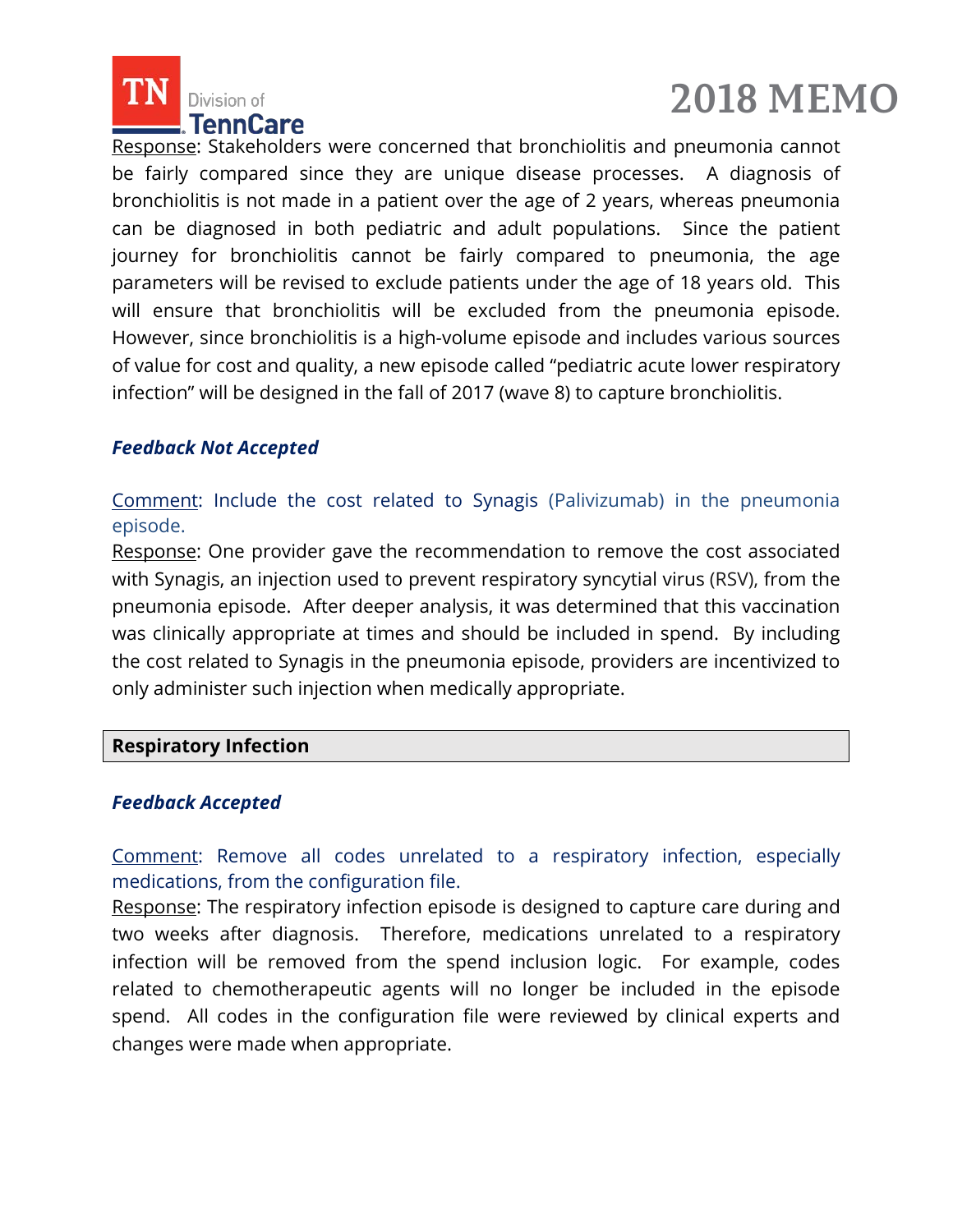



Comment: Include the cost related to Synagis (Palivizumab) in the respiratory infection episode.

Response: One provider gave the recommendation to remove the cost associated with Synagis, an injection used to prevent respiratory syncytial virus (RSV), from the respiratory infection episode. After deeper analysis, it was determined that this vaccination was clinically appropriate at times and should be included in spend. By including the cost related to Synagis in the respiratory infection episode, providers are incentivized to only administer such injection when medically appropriate.

#### **Total Joint Replacement (TJR)**

#### *Feedback Accepted*

Comment: Update the "Dislocations or Fractures" quality metric to include only codes related to the lower extremities.

Response: The Total Joint Replacement (TJR) episode is designed to capture the care provided to a patient before and after receiving a total knee or hip replacement. To accurately capture the quality metric "Dislocations or Fractures," which measures the percentage of valid episodes with a dislocation or fracture in the post-trigger window, codes that affect the spine and upper extremities (i.e., above the hip and pelvis) will no longer be included in the definition of the quality metric.

Comment: Remove codes from the "Dislocations or Fractures" quality metric that were not related to dislocations or fractures.

Response: To further improve the accuracy of the "Dislocations or Fractures" quality metric for the TJR episode, codes not related to a dislocation or fracture were removed from the definition. For example, arthritic conditions are no longer included in this metric.

#### **Urinary Tract Infection (UTI) – Inpatient**

#### *Feedback Accepted*

Comment: Exclude episodes with a diagnosis of sickle cell disease.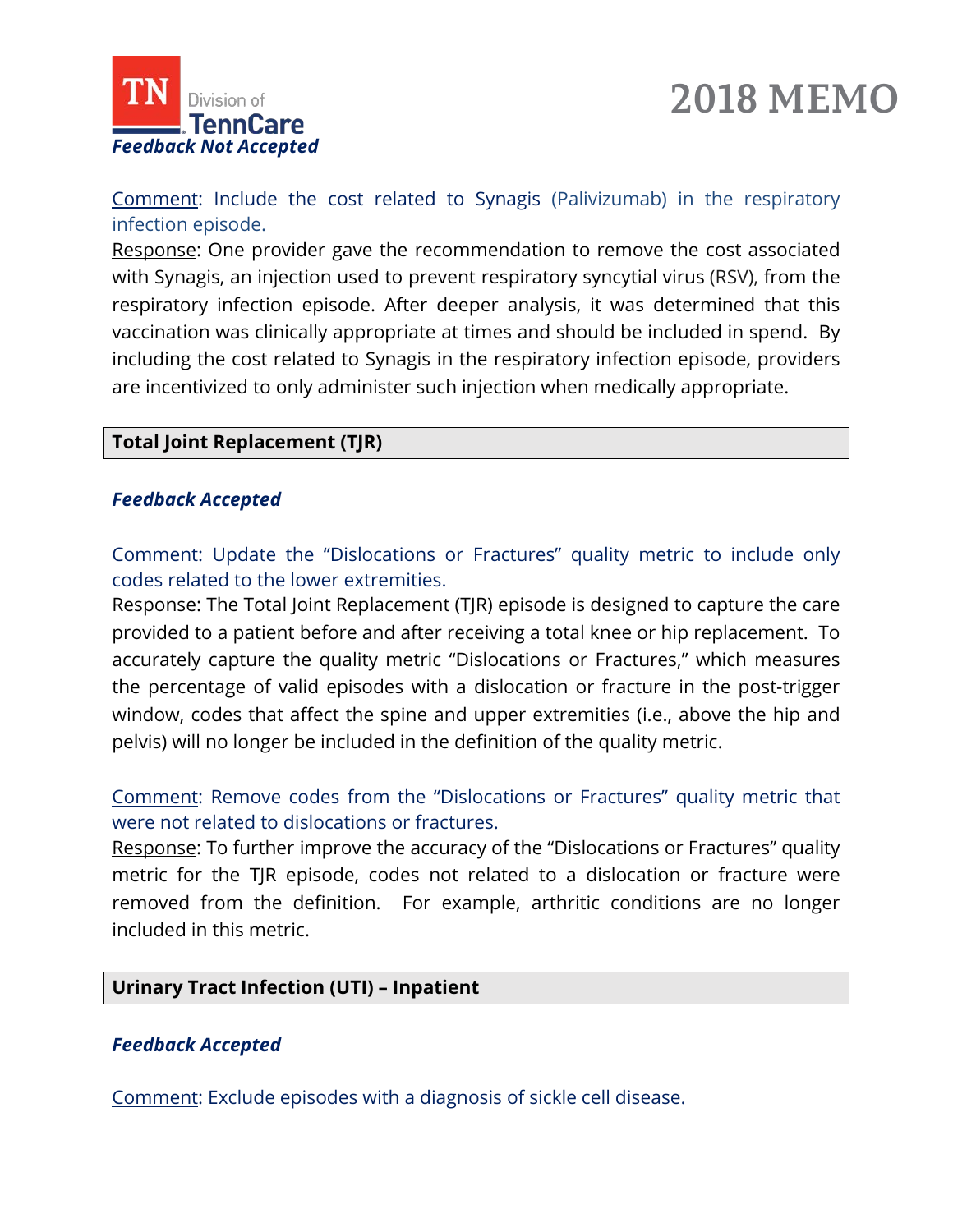



Response: Clinical experts and recent studies have shown that patients with sickle cell disease may require more complex care for inpatient urinary tract infections (UTI). Since the patient journey for inpatient UTI is unique for a patient with this condition, sickle cell disease will be excluded from the inpatient UTI episode.

#### *Feedback Not Accepted*

Comment: Ensure that the UTI inpatient episode contains inpatient related facility and professional charges.

Response: There was concern that the UTI inpatient episode was not correctly capturing spend associated with inpatient care. Based on our analysis, it was determined that the UTI inpatient episode is correctly capturing inpatient facility and professional charges and therefore, no change will be made. It is possible, however, that miscoding of claims can lead to errors in calculating the spend associated with the "inpatient" care category on the reports. If providers are seeing extremely low inpatient spend on their reports and are concerned, please contact the respective Managed Care Organization (MCO):

#### *TennCare Managed Care Organizations (MCOs):*

- **Amerigroup:** 615-232-2160
- **BlueCross BlueShield of Tennessee:**
	- 800-924-7141 (Option 4)
	- Contact your PRC:

[http://www.bcbst.com/providers/mycontact/?nav=calltoaction.](http://www.bcbst.com/providers/mycontact/?nav=calltoaction)

▫ **United Healthcare:** 615-372-3509

**Cigna:** 615-595-3663 or email [Megan.Higdon@Cigna.com](mailto:Megan.Higdon@Cigna.com)

#### **Urinary Tract Infection (UTI) – Outpatient**

#### *Feedback Accepted*

Comment: Exclude allergy medications from the episode spend for a UTI outpatient episode.

Response: Since the UTI outpatient episode captures only outpatient care, there is a defined list of specific included medications both within the trigger and post-trigger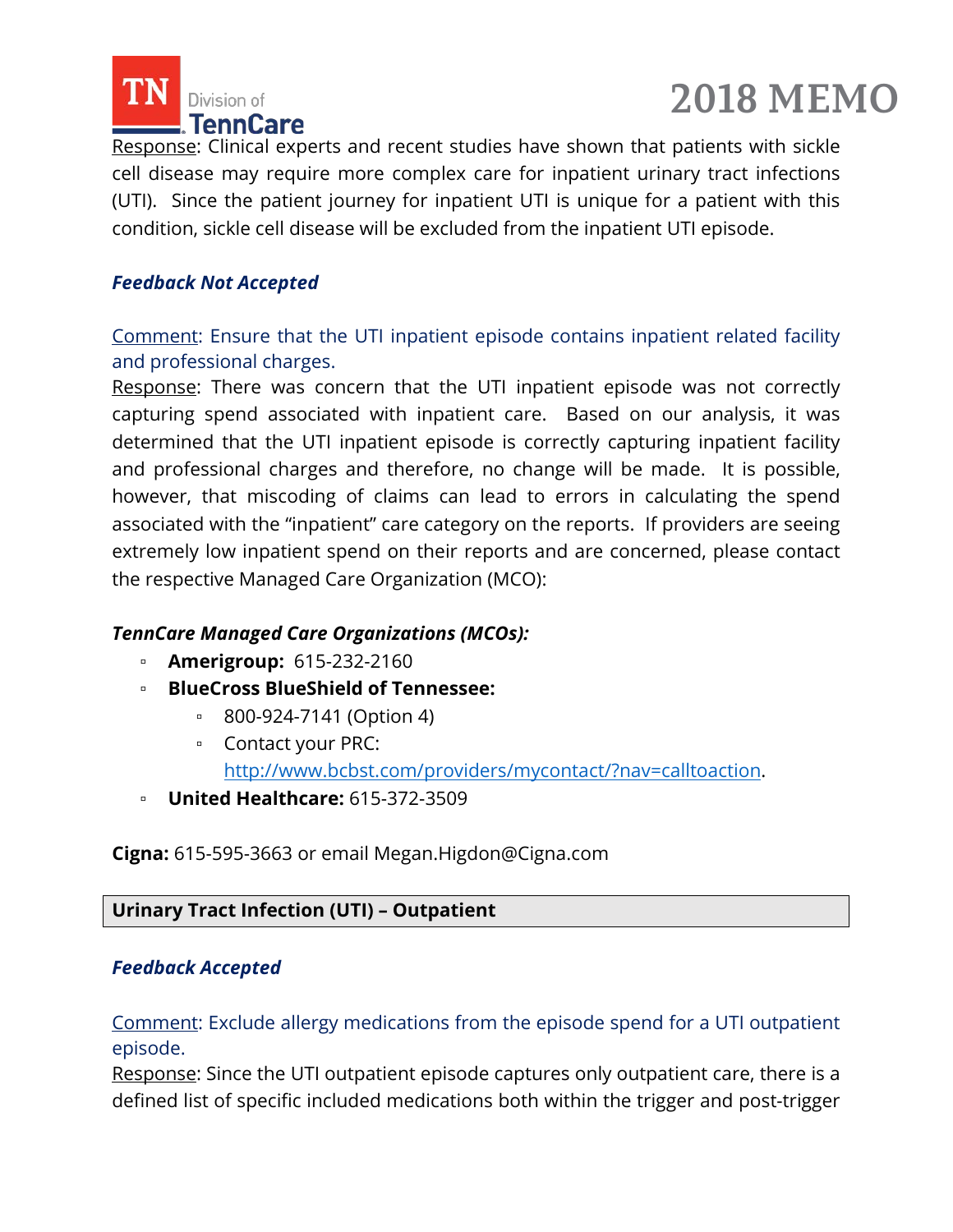



window. Multiple pharmacists reviewed the list of medications and determined that though antihistamines traditionally are used to treat allergies, they have local pain-relieving and anti-itch properties and can be used in combination with medications to treat a urinary tract infection. While those combination medications will not be removed from the included spend list, oral medicinal mouthwashes, commonly known as "magic mouthwash," that contain a combination of antifungal and/or antibiotics and an antihistamine are removed from the included spend list (HIC3 codes: W3E, W3G, W3F).

#### Comment: Exclude patients diagnosed with spina bifida and/or paralysis from the UTI outpatient episode.

Response: There was concern from providers that patients with spina bifida and paralysis have a unique patient journey and have more complex urinary tract infections due to indwelling catheterization. Since diagnoses of spina bifida and paralysis can range from mild to severe, a patient may not require an indwelling catheter and therefore will not have a unique patient journey for a UTI. However, to account for the complexity of treating patients with indwelling catheters, the presence or complication of an indwelling catheter is now a clinical exclusion from the UTI outpatient episode.

Comment: Remove codes unrelated to a diagnosis of an outpatient UTI from the list of included "Pathology and laboratory" spend under the "Imaging and Testing" spend subdimension.

Response: To further improve the episode, pathology and laboratory codes not related to the UTI diagnosis were removed from spend. For example, CPT codes related to coagulation time of the blood are no longer included in spend.

#### Comment: Ensure that only claims with a UTI confirming diagnosis are included in spend for the "Imaging and Testing" subdimension.

Response: Since a UTI is a common primary care diagnosis, providers often perform additional unrelated tests and services during the same visit as the UTI diagnosis. For example, a provider might do a wellness examination on the patient and diagnose a UTI during the examination. Therefore, in addition to removing specific codes as described above, the "Imaging and Testing" codes will now require a confirming diagnosis of a UTI to be included in spend. This logic will function similarly to the "Evaluation and Management" spend inclusion rules.